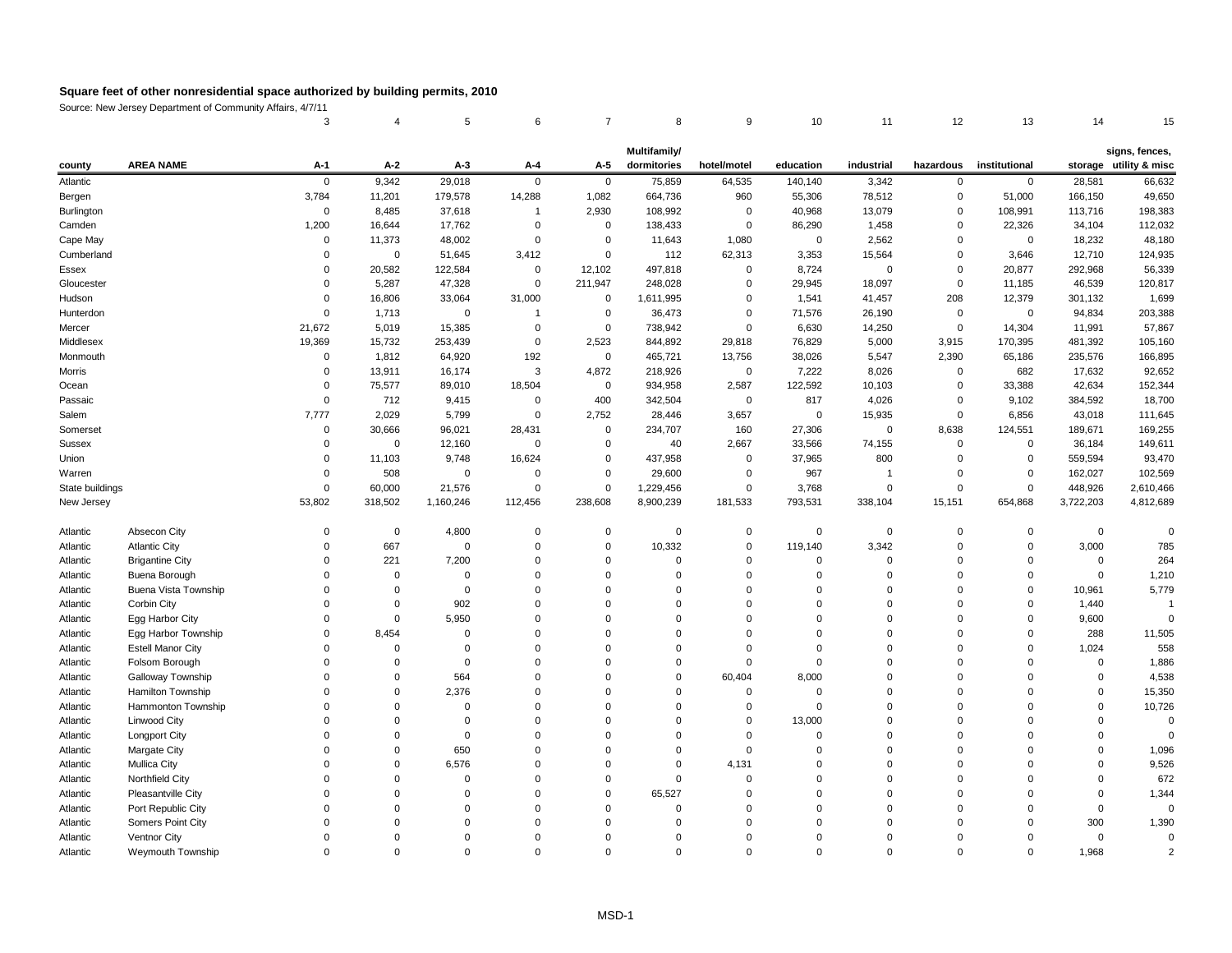Source: New Jersey Department of Community Affairs, 4/7/11

|        |                                      |              |             |                |             |             | <b>Multifamily/</b> |             |           |                |             |               |          | signs, fences,         |
|--------|--------------------------------------|--------------|-------------|----------------|-------------|-------------|---------------------|-------------|-----------|----------------|-------------|---------------|----------|------------------------|
| county | <b>AREA NAME</b>                     | $A-1$        | $A-2$       | $A-3$          | $A-4$       | $A-5$       | dormitories         | hotel/motel | education | industrial     | hazardous   | institutional |          | storage utility & misc |
| Bergen | Allendale Borough                    | $\mathbf{0}$ | $\mathbf 0$ | $\overline{0}$ | $\mathbf 0$ | $\mathbf 0$ | 2,988               | $\mathbf 0$ | 0         | $\overline{0}$ | $\mathbf 0$ | $\Omega$      |          | 7,272                  |
| Bergen | Alpine Borough                       |              |             |                |             |             | 0                   |             |           |                |             |               | $\Omega$ |                        |
| Bergen | Bergenfield Borough                  |              |             |                |             |             | 240                 |             |           |                |             |               | 662      |                        |
| Bergen | Bogota Borough                       |              |             |                |             |             |                     |             |           |                |             |               |          |                        |
| Bergen | Carlstadt Borough                    |              |             |                |             |             | ∩                   |             |           | 2,200          |             |               | 192      | 648                    |
| Bergen | Cliffside Park Borough               |              |             |                |             |             | 88,146              |             |           |                |             |               | 6,716    |                        |
| Bergen | Closter Borough                      |              |             |                |             |             | 12,000              |             |           |                |             |               |          |                        |
| Bergen | Cresskill Borough                    |              |             |                | 14,200      |             |                     |             |           |                |             |               |          | 1,297                  |
| Bergen | Demarest Borough                     |              |             |                |             |             |                     |             |           |                |             |               | 11,115   |                        |
| Bergen | Dumont Borough                       |              |             |                |             |             |                     |             |           |                |             |               |          |                        |
| Bergen | Elmwood Park Borough                 |              |             |                |             |             | ∩                   |             |           |                |             |               |          |                        |
| Bergen | East Rutherford Borough              |              |             | 15,620         |             |             |                     |             |           |                |             |               |          | 2,160                  |
| Bergen | Edgewater Borough                    |              |             | $\Omega$       |             |             |                     |             |           |                |             |               |          | 273                    |
| Bergen | Emerson Borough                      |              |             | 2,100          |             |             | 23,019              |             |           |                |             |               |          |                        |
| Bergen | <b>Englewood City</b>                |              | 0           | 4,730          |             |             | 3,503               |             |           |                |             |               | 2,569    | 2,967                  |
| Bergen | Englewood Cliffs Borough             |              |             | $\Omega$       |             |             | $\Omega$            |             |           |                |             |               |          | 104                    |
| Bergen | Fair Lawn Borough                    |              | 0           | 3,691          |             | $\Omega$    | 41,654              |             | 0         | 2,907          |             |               |          | 200                    |
| Bergen | Fairview Borough                     |              |             | ∩              |             |             | ∩                   |             |           |                |             |               |          | 460                    |
| Bergen | Fort Lee Borough                     |              |             | $\Omega$       |             |             | 0                   | 560         |           |                |             |               |          |                        |
| Bergen | Franklin Lakes Borough               |              |             | 297            |             |             | $\Omega$            | $\Omega$    |           |                |             |               |          | 898                    |
| Bergen | <b>Garfield City</b>                 |              | 8,200       | $\Omega$       |             | $\Omega$    | 31,757              |             |           |                |             |               |          | 560                    |
| Bergen | Glen Rock Borough                    |              | 0           | 12,394         |             |             | $\Omega$            |             |           |                |             |               |          | 1,240                  |
| Bergen | Hackensack City                      |              |             | 0              |             |             | 5,703               |             |           |                |             |               |          | 1,544                  |
| Bergen | Harrington Park Borough              |              |             |                |             |             |                     |             |           |                |             |               |          |                        |
| Bergen | Hasbrouck Heights Borough            |              |             |                |             |             |                     |             |           |                |             |               |          | 1,079                  |
| Bergen | Haworth Borough                      |              |             |                |             | 692         | $\Omega$            |             |           |                |             |               |          | 580                    |
| Bergen | Hillsdale Borough                    |              |             |                |             | $\mathbf 0$ | 29,525              |             |           |                |             |               |          | 478                    |
| Bergen | Ho-Ho-Kus Borough                    |              |             |                | 88          |             |                     | 400         |           |                |             |               |          |                        |
| Bergen | Leonia Borough                       |              |             |                |             |             |                     |             |           |                |             |               |          |                        |
| Bergen | Little Ferry Borough                 |              |             |                |             |             |                     |             |           |                |             |               |          |                        |
| Bergen | Lodi Borough                         |              |             |                |             |             |                     |             |           |                |             |               |          | 252                    |
| Bergen | Lyndhurst Township                   |              | 2,078       |                |             |             | 850                 |             | 546       |                |             |               |          |                        |
| Bergen | Mahwah Township                      |              |             |                |             |             |                     |             |           |                |             |               |          | 600                    |
| Bergen | Maywood Borough                      |              |             |                |             | 240         |                     |             |           |                |             |               |          |                        |
| Bergen | Midland Park Borough                 |              |             |                |             |             |                     |             |           |                |             |               |          | 200                    |
| Bergen | Montvale Borough                     |              |             | 16,999         |             |             | 91,582              |             |           |                |             |               |          | 637                    |
| Bergen | Moonachie Borough                    |              |             |                |             |             |                     |             |           | 73,405         |             |               | 16,410   |                        |
|        | New Milford Borough                  |              |             |                |             |             |                     |             |           |                |             |               |          |                        |
| Bergen |                                      |              |             | 43,484         |             |             |                     |             |           |                |             |               | 750      |                        |
| Bergen | North Arlington Borough              |              |             |                |             |             |                     |             |           |                |             |               |          |                        |
| Bergen | Northvale Borough<br>Norwood Borough |              |             |                |             |             |                     |             |           |                |             |               |          |                        |
| Bergen |                                      |              |             |                |             |             |                     |             |           |                |             |               |          |                        |
| Bergen | Oakland Borough                      |              |             |                |             |             |                     |             | 24,453    |                |             |               |          | 1,100                  |
| Bergen | Old Tappan Borough                   |              |             | 200            |             |             |                     |             |           |                |             |               |          | 240                    |
| Bergen | Oradell Borough                      |              |             |                |             |             |                     |             |           |                |             |               |          |                        |
| Bergen | Palisades Park Borough               |              |             |                |             |             |                     |             |           |                |             |               |          |                        |
| Bergen | Paramus Borough                      |              |             |                |             |             |                     |             |           |                |             |               |          |                        |
| Bergen | Park Ridge Borough                   | 0            |             | 0              |             |             | 0                   | 0           | 996       | $\Omega$       |             |               |          |                        |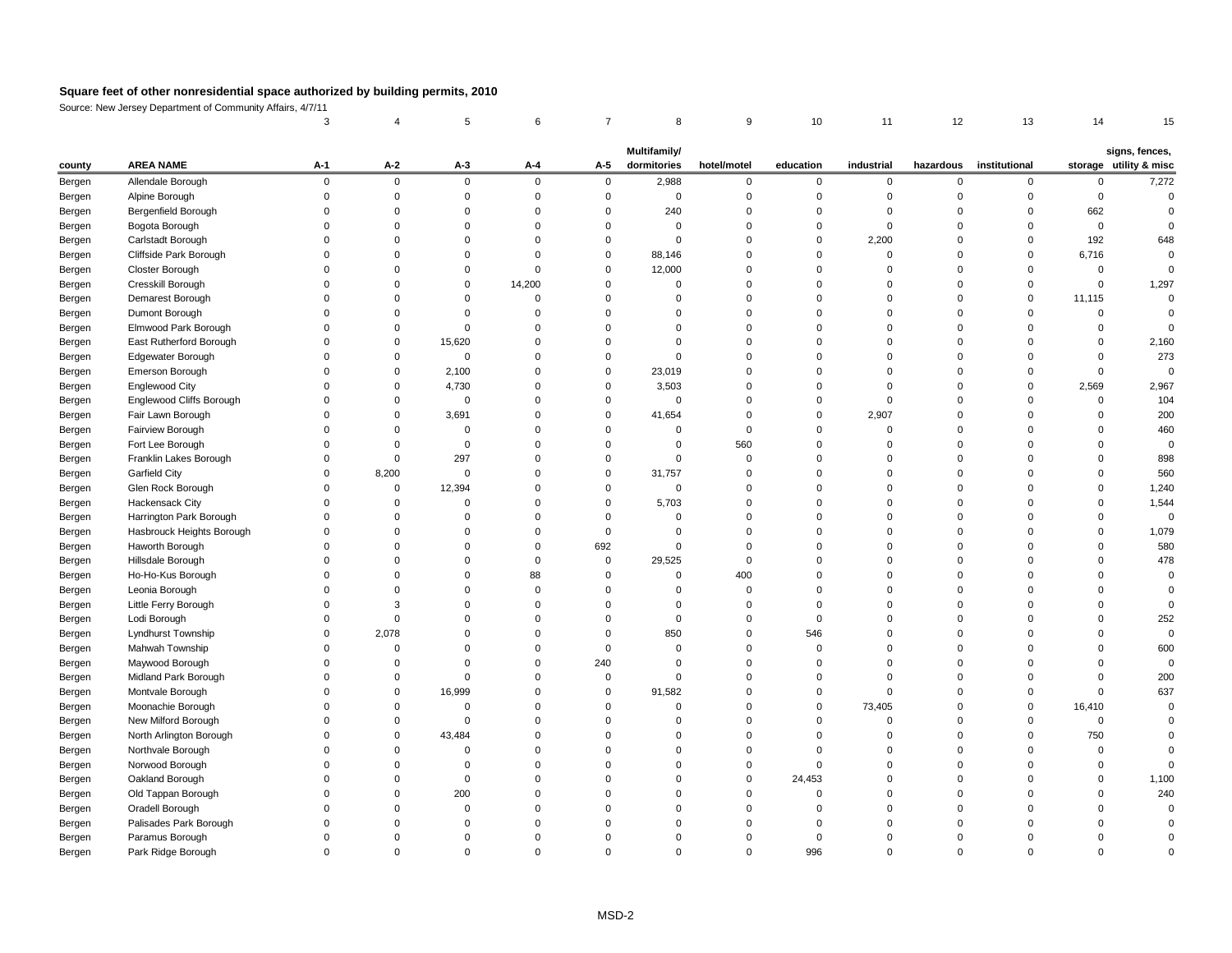Source: New Jersey Department of Community Affairs, 4/7/11

|            |                                |          |          |                |          |          | <b>Multifamily/</b> |             |           |            |           |               |          | signs, fences,         |
|------------|--------------------------------|----------|----------|----------------|----------|----------|---------------------|-------------|-----------|------------|-----------|---------------|----------|------------------------|
| county     | <b>AREA NAME</b>               | $A-1$    | $A-2$    | $A-3$          | $A-4$    | $A-5$    | dormitories         | hotel/motel | education | industrial | hazardous | institutional |          | storage utility & misc |
| Bergen     | Ramsey Borough                 | $\Omega$ | $\Omega$ | $\mathbf 0$    | $\Omega$ | $\Omega$ | $\Omega$            | $\Omega$    | 0         | $\Omega$   |           | $\mathbf{0}$  |          | 868                    |
| Bergen     | Ridgefield Borough             |          |          |                |          |          |                     |             |           |            |           |               |          |                        |
| Bergen     | Ridgefield Park Village        | 3,784    |          |                |          |          |                     |             |           |            |           |               |          |                        |
| Bergen     | Ridgewood Village              |          |          |                |          |          |                     |             | 20,080    |            |           |               |          | 9,919                  |
| Bergen     | River Edge Borough             |          |          |                |          |          |                     |             |           |            |           |               |          | 292                    |
| Bergen     | River Vale Township            |          |          |                |          |          | 14,384              |             |           |            |           |               |          | 484                    |
| Bergen     | Rochelle Park Township         |          | 920      |                |          |          | ∩                   |             |           |            |           |               |          |                        |
| Bergen     | Rockleigh Borough              |          |          |                |          |          |                     |             |           |            |           |               |          | 1,064                  |
| Bergen     | Rutherford Borough             |          | 0        | 13,800         |          |          |                     |             |           |            |           |               |          | 4,310                  |
| Bergen     | Saddle Brook Township          |          |          |                |          |          |                     |             | 3,363     |            |           |               |          | 332                    |
| Bergen     | Saddle River Borough           |          |          |                |          |          |                     |             | 5,868     |            |           |               |          | 2,173                  |
| Bergen     | South Hackensack Twp           |          |          |                |          |          |                     |             |           |            |           |               |          |                        |
| Bergen     | <b>Teaneck Township</b>        |          | 0        | 15,712         |          |          |                     |             |           |            |           |               |          |                        |
| Bergen     | <b>Tenafly Borough</b>         |          |          | 24,384         |          |          |                     |             |           |            |           | $\Omega$      |          | 1,227                  |
| Bergen     | Teterboro Borough              |          |          |                |          |          |                     |             |           |            |           | 51,000        |          |                        |
| Bergen     | Upper Saddle River Borough     |          |          |                |          |          |                     |             |           |            |           | $\Omega$      |          |                        |
| Bergen     | Waldwick Borough               |          |          |                |          |          |                     |             |           |            |           |               |          |                        |
| Bergen     | Wallington Borough             |          |          |                |          |          |                     |             |           |            |           |               |          |                        |
| Bergen     | Washington Township            |          |          |                |          |          |                     |             |           |            |           |               |          | 115                    |
| Bergen     | Westwood Borough               |          |          |                |          | 150      |                     |             |           |            |           |               |          | 2,042                  |
| Bergen     | Woodcliff Lake Borough         |          |          |                |          |          |                     |             |           |            |           |               |          |                        |
| Bergen     | Wood-Ridge Borough             |          |          |                |          |          | 319,385             |             |           |            |           | $\mathbf{0}$  | 127,736  | 194                    |
| Bergen     | <b>Wyckoff Township</b>        |          |          | 26,167         |          |          |                     |             |           |            |           |               |          | 1,788                  |
| Burlington | <b>Bass River Township</b>     |          |          |                |          |          |                     |             |           |            |           |               |          | 3,084                  |
| Burlington | <b>Beverly City</b>            |          |          |                |          |          |                     |             |           |            |           |               |          | 640                    |
| Burlington | <b>Bordentown City</b>         |          |          |                |          |          |                     |             |           |            |           |               | 25,798   |                        |
| Burlington | <b>Bordentown Township</b>     |          |          |                |          | 2,930    |                     |             |           |            |           |               | $\Omega$ | 520                    |
| Burlington | <b>Burlington City</b>         |          |          |                |          |          |                     |             |           |            |           |               |          | 1,370                  |
| Burlington | <b>Burlington Township</b>     |          |          |                |          |          |                     |             |           | 735        |           | $\Omega$      |          | 8,043                  |
| Burlington | <b>Chesterfield Township</b>   |          |          |                |          |          | ∩                   |             |           | - 0        |           | $\Omega$      | 21,360   | 23,545                 |
| Burlington | Cinnaminson Township           |          |          |                |          |          | 108,990             |             |           | 12,344     |           |               | 0        | 7,146                  |
| Burlington | Delanco Township               |          |          | ∩              |          |          | ∩                   |             |           |            |           | $\Omega$      |          |                        |
| Burlington | Delran Township                |          |          | 676            |          |          |                     |             | 40,968    |            |           |               |          | 2,576                  |
| Burlington | Eastampton Township            |          |          | 0              |          |          |                     |             | 0         |            |           |               |          | 1,827                  |
| Burlington | <b>Edgewater Park Township</b> |          |          |                |          |          |                     |             |           |            |           |               |          |                        |
| Burlington | Evesham Township               |          |          |                |          |          |                     |             |           |            |           | 14,093        |          | 8,453                  |
| Burlington | Fieldsboro Borough             |          |          |                |          |          |                     |             |           |            |           | $\Omega$      |          | 1,200                  |
| Burlington | Florence Township              |          | 1,819    |                |          |          |                     |             |           |            |           | 0             | 512      | 2,160                  |
| Burlington | Hainesport Township            |          |          |                |          |          |                     |             |           |            |           | $\Omega$      | 20,128   | 9,490                  |
| Burlington | <b>Lumberton Township</b>      |          |          |                |          |          |                     |             |           |            |           | $\Omega$      | 9,000    | 1,030                  |
| Burlington | Mansfield Township             |          |          |                |          |          |                     |             |           |            |           |               |          | 6,285                  |
|            | Maple Shade Borough            |          |          |                |          |          |                     |             |           |            |           |               |          |                        |
| Burlington | <b>Medford Township</b>        |          |          | 1,150          |          |          |                     |             |           |            |           |               |          | 15,516                 |
| Burlington |                                |          |          |                |          |          |                     |             |           |            |           |               |          |                        |
| Burlington | Medford Lakes Borough          |          |          |                |          |          |                     |             |           |            |           |               |          |                        |
| Burlington | Moorestown Township            |          |          |                |          |          |                     |             |           |            |           | 84,898        |          | 6,614                  |
| Burlington | Mount Holly Township           |          |          | 5,637          |          |          |                     |             |           |            |           |               |          | 761                    |
| Burlington | Mount Laurel Township          | 0        | 0        | $\overline{0}$ |          |          | $\Omega$            | 0           |           | $\Omega$   |           | 0             | 0        | 4,575                  |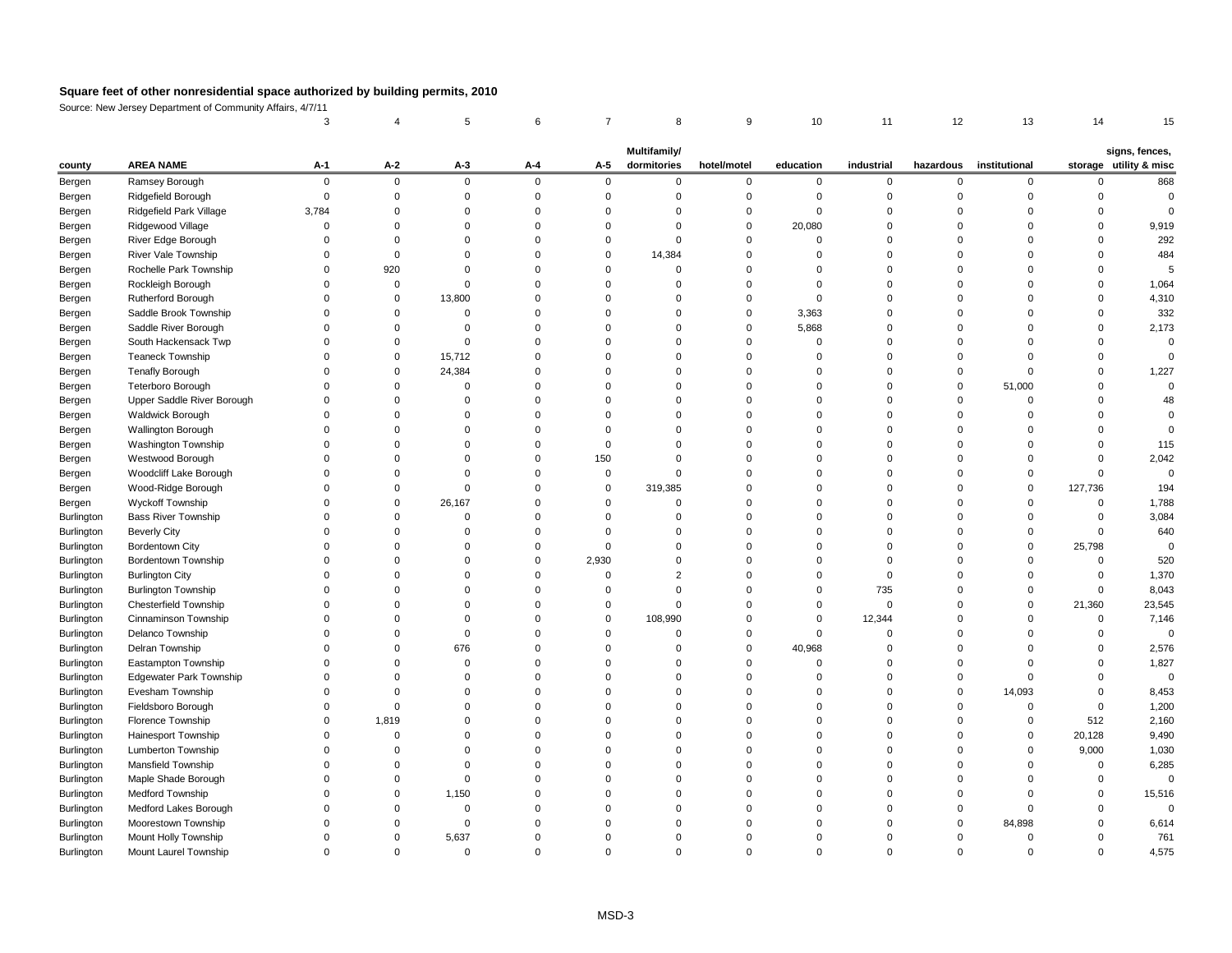Source: New Jersey Department of Community Affairs, 4/7/11

| storage utility & misc<br><b>AREA NAME</b><br>$A-2$<br>dormitories<br>institutional<br>$A-1$<br>$A-3$<br>$A-5$<br>education<br>industrial<br>hazardous<br>$A-4$<br>hotel/motel<br>county<br>New Hanover Township<br>1,473<br>Burlington<br>$\overline{0}$<br>$\overline{0}$<br>$\Omega$<br>$\mathbf 0$<br>$\mathbf 0$<br>$\mathbf 0$<br>$\overline{0}$<br>$\mathbf 0$<br>0<br>$\mathbf{0}$<br>$\Omega$<br>$\Omega$<br>9,208<br>North Hanover Township<br>Burlington<br>0<br>$\Omega$<br>1,312<br>Burlington<br>Palmyra Borough<br>576<br>Burlington<br>Pemberton Borough<br>$\Omega$<br><b>Pemberton Township</b><br>Burlington<br>12,500<br>8,458<br>Riverside Township<br>3,466<br>1,222<br>Burlington<br>Burlington<br><b>Riverton Borough</b><br>144<br>8,610<br>Burlington<br>Shamong Township<br>25,376<br>Southampton Township<br>10,372<br>Burlington<br>$\Omega$<br>28,598<br>Burlington<br>Springfield Township<br><b>Tabernacle Township</b><br>8,850<br>Burlington<br>0<br>Washington Township<br>1,057<br>Burlington<br>2,538<br>13,470<br>0<br>15,839<br>10,000<br>126<br>Burlington<br><b>Westampton Township</b><br>0<br>3,200<br>Burlington<br>Willingboro Township<br>10,556<br><b>Woodland Township</b><br>336<br>Burlington<br>n<br>Wrightstown Borough<br>Burlington<br>Audubon Borough<br>Camden<br>588<br>Audubon Park Borough<br>Camden<br><b>Barrington Borough</b><br>Camden<br>304<br>Camden<br>Bellmawr Borough<br>9,826<br>Camden<br>Berlin Borough<br>12,284<br>62,380<br>280<br><b>Berlin Township</b><br>Camden<br>Brooklawn Borough<br>Camden<br>$\Omega$<br>0<br>0<br>Camden City<br>55,027<br>1,200<br>Camden<br>301<br>0<br>0<br>Cherry Hill Township<br>16,794<br>50,954<br>1,458<br>5,410<br>6,866<br>Camden<br>0<br>0<br>Chesilhurst Borough<br>Camden<br>291<br><b>Clementon Borough</b><br>840<br>Camden<br>$\Omega$<br>Camden<br>Collingswood Borough<br>2,030<br>Gibbsboro Borough<br>Camden<br><b>Gloucester City</b><br>1,362<br>Camden<br>9,959<br>Camden<br><b>Gloucester Township</b><br>1,200<br>15,409<br>16,916<br>13,085<br>Haddon Township<br>Camden<br>Haddonfield Borough<br>Camden<br>640<br>Haddon Heights Borough<br>2,662<br>Camden<br>803<br>Hi-nella Borough<br>Camden<br>230<br>Laurel Springs Borough<br>Camden<br>Lawnside Borough<br>Camden<br>Lindenwold Borough<br>3,748<br>Camden<br>Camden<br>Magnolia Borough<br>Merchantville Borough<br>Camden<br>Mount Ephraim Borough<br>11,335<br>Camden<br>Camden<br>Oaklyn Borough<br>0<br>Camden<br>Pennsauken Township<br>4,360<br>11,000<br>720<br>Pine Hill Borough<br>Camden<br>Pine Valley Borough<br>Camden<br>4,990<br>Runnemede Borough<br>Camden<br>0<br>Somerdale Borough<br>1,092<br>32,452<br>Camden<br>$\mathbf 0$<br>0<br>0<br>0<br>0 |  |  |  | Multifamily/ |  |  |  | signs, fences, |
|-------------------------------------------------------------------------------------------------------------------------------------------------------------------------------------------------------------------------------------------------------------------------------------------------------------------------------------------------------------------------------------------------------------------------------------------------------------------------------------------------------------------------------------------------------------------------------------------------------------------------------------------------------------------------------------------------------------------------------------------------------------------------------------------------------------------------------------------------------------------------------------------------------------------------------------------------------------------------------------------------------------------------------------------------------------------------------------------------------------------------------------------------------------------------------------------------------------------------------------------------------------------------------------------------------------------------------------------------------------------------------------------------------------------------------------------------------------------------------------------------------------------------------------------------------------------------------------------------------------------------------------------------------------------------------------------------------------------------------------------------------------------------------------------------------------------------------------------------------------------------------------------------------------------------------------------------------------------------------------------------------------------------------------------------------------------------------------------------------------------------------------------------------------------------------------------------------------------------------------------------------------------------------------------------------------------------------------------------------------------------------------------------------------------------------------------------------------------------------------------------------------------------------------------------------------------------------------------------------------------------------------------------------------------------------------------------------------------------------------------------------------------|--|--|--|--------------|--|--|--|----------------|
|                                                                                                                                                                                                                                                                                                                                                                                                                                                                                                                                                                                                                                                                                                                                                                                                                                                                                                                                                                                                                                                                                                                                                                                                                                                                                                                                                                                                                                                                                                                                                                                                                                                                                                                                                                                                                                                                                                                                                                                                                                                                                                                                                                                                                                                                                                                                                                                                                                                                                                                                                                                                                                                                                                                                                                   |  |  |  |              |  |  |  |                |
|                                                                                                                                                                                                                                                                                                                                                                                                                                                                                                                                                                                                                                                                                                                                                                                                                                                                                                                                                                                                                                                                                                                                                                                                                                                                                                                                                                                                                                                                                                                                                                                                                                                                                                                                                                                                                                                                                                                                                                                                                                                                                                                                                                                                                                                                                                                                                                                                                                                                                                                                                                                                                                                                                                                                                                   |  |  |  |              |  |  |  |                |
|                                                                                                                                                                                                                                                                                                                                                                                                                                                                                                                                                                                                                                                                                                                                                                                                                                                                                                                                                                                                                                                                                                                                                                                                                                                                                                                                                                                                                                                                                                                                                                                                                                                                                                                                                                                                                                                                                                                                                                                                                                                                                                                                                                                                                                                                                                                                                                                                                                                                                                                                                                                                                                                                                                                                                                   |  |  |  |              |  |  |  |                |
|                                                                                                                                                                                                                                                                                                                                                                                                                                                                                                                                                                                                                                                                                                                                                                                                                                                                                                                                                                                                                                                                                                                                                                                                                                                                                                                                                                                                                                                                                                                                                                                                                                                                                                                                                                                                                                                                                                                                                                                                                                                                                                                                                                                                                                                                                                                                                                                                                                                                                                                                                                                                                                                                                                                                                                   |  |  |  |              |  |  |  |                |
|                                                                                                                                                                                                                                                                                                                                                                                                                                                                                                                                                                                                                                                                                                                                                                                                                                                                                                                                                                                                                                                                                                                                                                                                                                                                                                                                                                                                                                                                                                                                                                                                                                                                                                                                                                                                                                                                                                                                                                                                                                                                                                                                                                                                                                                                                                                                                                                                                                                                                                                                                                                                                                                                                                                                                                   |  |  |  |              |  |  |  |                |
|                                                                                                                                                                                                                                                                                                                                                                                                                                                                                                                                                                                                                                                                                                                                                                                                                                                                                                                                                                                                                                                                                                                                                                                                                                                                                                                                                                                                                                                                                                                                                                                                                                                                                                                                                                                                                                                                                                                                                                                                                                                                                                                                                                                                                                                                                                                                                                                                                                                                                                                                                                                                                                                                                                                                                                   |  |  |  |              |  |  |  |                |
|                                                                                                                                                                                                                                                                                                                                                                                                                                                                                                                                                                                                                                                                                                                                                                                                                                                                                                                                                                                                                                                                                                                                                                                                                                                                                                                                                                                                                                                                                                                                                                                                                                                                                                                                                                                                                                                                                                                                                                                                                                                                                                                                                                                                                                                                                                                                                                                                                                                                                                                                                                                                                                                                                                                                                                   |  |  |  |              |  |  |  |                |
|                                                                                                                                                                                                                                                                                                                                                                                                                                                                                                                                                                                                                                                                                                                                                                                                                                                                                                                                                                                                                                                                                                                                                                                                                                                                                                                                                                                                                                                                                                                                                                                                                                                                                                                                                                                                                                                                                                                                                                                                                                                                                                                                                                                                                                                                                                                                                                                                                                                                                                                                                                                                                                                                                                                                                                   |  |  |  |              |  |  |  |                |
|                                                                                                                                                                                                                                                                                                                                                                                                                                                                                                                                                                                                                                                                                                                                                                                                                                                                                                                                                                                                                                                                                                                                                                                                                                                                                                                                                                                                                                                                                                                                                                                                                                                                                                                                                                                                                                                                                                                                                                                                                                                                                                                                                                                                                                                                                                                                                                                                                                                                                                                                                                                                                                                                                                                                                                   |  |  |  |              |  |  |  |                |
|                                                                                                                                                                                                                                                                                                                                                                                                                                                                                                                                                                                                                                                                                                                                                                                                                                                                                                                                                                                                                                                                                                                                                                                                                                                                                                                                                                                                                                                                                                                                                                                                                                                                                                                                                                                                                                                                                                                                                                                                                                                                                                                                                                                                                                                                                                                                                                                                                                                                                                                                                                                                                                                                                                                                                                   |  |  |  |              |  |  |  |                |
|                                                                                                                                                                                                                                                                                                                                                                                                                                                                                                                                                                                                                                                                                                                                                                                                                                                                                                                                                                                                                                                                                                                                                                                                                                                                                                                                                                                                                                                                                                                                                                                                                                                                                                                                                                                                                                                                                                                                                                                                                                                                                                                                                                                                                                                                                                                                                                                                                                                                                                                                                                                                                                                                                                                                                                   |  |  |  |              |  |  |  |                |
|                                                                                                                                                                                                                                                                                                                                                                                                                                                                                                                                                                                                                                                                                                                                                                                                                                                                                                                                                                                                                                                                                                                                                                                                                                                                                                                                                                                                                                                                                                                                                                                                                                                                                                                                                                                                                                                                                                                                                                                                                                                                                                                                                                                                                                                                                                                                                                                                                                                                                                                                                                                                                                                                                                                                                                   |  |  |  |              |  |  |  |                |
|                                                                                                                                                                                                                                                                                                                                                                                                                                                                                                                                                                                                                                                                                                                                                                                                                                                                                                                                                                                                                                                                                                                                                                                                                                                                                                                                                                                                                                                                                                                                                                                                                                                                                                                                                                                                                                                                                                                                                                                                                                                                                                                                                                                                                                                                                                                                                                                                                                                                                                                                                                                                                                                                                                                                                                   |  |  |  |              |  |  |  |                |
|                                                                                                                                                                                                                                                                                                                                                                                                                                                                                                                                                                                                                                                                                                                                                                                                                                                                                                                                                                                                                                                                                                                                                                                                                                                                                                                                                                                                                                                                                                                                                                                                                                                                                                                                                                                                                                                                                                                                                                                                                                                                                                                                                                                                                                                                                                                                                                                                                                                                                                                                                                                                                                                                                                                                                                   |  |  |  |              |  |  |  |                |
|                                                                                                                                                                                                                                                                                                                                                                                                                                                                                                                                                                                                                                                                                                                                                                                                                                                                                                                                                                                                                                                                                                                                                                                                                                                                                                                                                                                                                                                                                                                                                                                                                                                                                                                                                                                                                                                                                                                                                                                                                                                                                                                                                                                                                                                                                                                                                                                                                                                                                                                                                                                                                                                                                                                                                                   |  |  |  |              |  |  |  |                |
|                                                                                                                                                                                                                                                                                                                                                                                                                                                                                                                                                                                                                                                                                                                                                                                                                                                                                                                                                                                                                                                                                                                                                                                                                                                                                                                                                                                                                                                                                                                                                                                                                                                                                                                                                                                                                                                                                                                                                                                                                                                                                                                                                                                                                                                                                                                                                                                                                                                                                                                                                                                                                                                                                                                                                                   |  |  |  |              |  |  |  |                |
|                                                                                                                                                                                                                                                                                                                                                                                                                                                                                                                                                                                                                                                                                                                                                                                                                                                                                                                                                                                                                                                                                                                                                                                                                                                                                                                                                                                                                                                                                                                                                                                                                                                                                                                                                                                                                                                                                                                                                                                                                                                                                                                                                                                                                                                                                                                                                                                                                                                                                                                                                                                                                                                                                                                                                                   |  |  |  |              |  |  |  |                |
|                                                                                                                                                                                                                                                                                                                                                                                                                                                                                                                                                                                                                                                                                                                                                                                                                                                                                                                                                                                                                                                                                                                                                                                                                                                                                                                                                                                                                                                                                                                                                                                                                                                                                                                                                                                                                                                                                                                                                                                                                                                                                                                                                                                                                                                                                                                                                                                                                                                                                                                                                                                                                                                                                                                                                                   |  |  |  |              |  |  |  |                |
|                                                                                                                                                                                                                                                                                                                                                                                                                                                                                                                                                                                                                                                                                                                                                                                                                                                                                                                                                                                                                                                                                                                                                                                                                                                                                                                                                                                                                                                                                                                                                                                                                                                                                                                                                                                                                                                                                                                                                                                                                                                                                                                                                                                                                                                                                                                                                                                                                                                                                                                                                                                                                                                                                                                                                                   |  |  |  |              |  |  |  |                |
|                                                                                                                                                                                                                                                                                                                                                                                                                                                                                                                                                                                                                                                                                                                                                                                                                                                                                                                                                                                                                                                                                                                                                                                                                                                                                                                                                                                                                                                                                                                                                                                                                                                                                                                                                                                                                                                                                                                                                                                                                                                                                                                                                                                                                                                                                                                                                                                                                                                                                                                                                                                                                                                                                                                                                                   |  |  |  |              |  |  |  |                |
|                                                                                                                                                                                                                                                                                                                                                                                                                                                                                                                                                                                                                                                                                                                                                                                                                                                                                                                                                                                                                                                                                                                                                                                                                                                                                                                                                                                                                                                                                                                                                                                                                                                                                                                                                                                                                                                                                                                                                                                                                                                                                                                                                                                                                                                                                                                                                                                                                                                                                                                                                                                                                                                                                                                                                                   |  |  |  |              |  |  |  |                |
|                                                                                                                                                                                                                                                                                                                                                                                                                                                                                                                                                                                                                                                                                                                                                                                                                                                                                                                                                                                                                                                                                                                                                                                                                                                                                                                                                                                                                                                                                                                                                                                                                                                                                                                                                                                                                                                                                                                                                                                                                                                                                                                                                                                                                                                                                                                                                                                                                                                                                                                                                                                                                                                                                                                                                                   |  |  |  |              |  |  |  |                |
|                                                                                                                                                                                                                                                                                                                                                                                                                                                                                                                                                                                                                                                                                                                                                                                                                                                                                                                                                                                                                                                                                                                                                                                                                                                                                                                                                                                                                                                                                                                                                                                                                                                                                                                                                                                                                                                                                                                                                                                                                                                                                                                                                                                                                                                                                                                                                                                                                                                                                                                                                                                                                                                                                                                                                                   |  |  |  |              |  |  |  |                |
|                                                                                                                                                                                                                                                                                                                                                                                                                                                                                                                                                                                                                                                                                                                                                                                                                                                                                                                                                                                                                                                                                                                                                                                                                                                                                                                                                                                                                                                                                                                                                                                                                                                                                                                                                                                                                                                                                                                                                                                                                                                                                                                                                                                                                                                                                                                                                                                                                                                                                                                                                                                                                                                                                                                                                                   |  |  |  |              |  |  |  |                |
|                                                                                                                                                                                                                                                                                                                                                                                                                                                                                                                                                                                                                                                                                                                                                                                                                                                                                                                                                                                                                                                                                                                                                                                                                                                                                                                                                                                                                                                                                                                                                                                                                                                                                                                                                                                                                                                                                                                                                                                                                                                                                                                                                                                                                                                                                                                                                                                                                                                                                                                                                                                                                                                                                                                                                                   |  |  |  |              |  |  |  |                |
|                                                                                                                                                                                                                                                                                                                                                                                                                                                                                                                                                                                                                                                                                                                                                                                                                                                                                                                                                                                                                                                                                                                                                                                                                                                                                                                                                                                                                                                                                                                                                                                                                                                                                                                                                                                                                                                                                                                                                                                                                                                                                                                                                                                                                                                                                                                                                                                                                                                                                                                                                                                                                                                                                                                                                                   |  |  |  |              |  |  |  |                |
|                                                                                                                                                                                                                                                                                                                                                                                                                                                                                                                                                                                                                                                                                                                                                                                                                                                                                                                                                                                                                                                                                                                                                                                                                                                                                                                                                                                                                                                                                                                                                                                                                                                                                                                                                                                                                                                                                                                                                                                                                                                                                                                                                                                                                                                                                                                                                                                                                                                                                                                                                                                                                                                                                                                                                                   |  |  |  |              |  |  |  |                |
|                                                                                                                                                                                                                                                                                                                                                                                                                                                                                                                                                                                                                                                                                                                                                                                                                                                                                                                                                                                                                                                                                                                                                                                                                                                                                                                                                                                                                                                                                                                                                                                                                                                                                                                                                                                                                                                                                                                                                                                                                                                                                                                                                                                                                                                                                                                                                                                                                                                                                                                                                                                                                                                                                                                                                                   |  |  |  |              |  |  |  |                |
|                                                                                                                                                                                                                                                                                                                                                                                                                                                                                                                                                                                                                                                                                                                                                                                                                                                                                                                                                                                                                                                                                                                                                                                                                                                                                                                                                                                                                                                                                                                                                                                                                                                                                                                                                                                                                                                                                                                                                                                                                                                                                                                                                                                                                                                                                                                                                                                                                                                                                                                                                                                                                                                                                                                                                                   |  |  |  |              |  |  |  |                |
|                                                                                                                                                                                                                                                                                                                                                                                                                                                                                                                                                                                                                                                                                                                                                                                                                                                                                                                                                                                                                                                                                                                                                                                                                                                                                                                                                                                                                                                                                                                                                                                                                                                                                                                                                                                                                                                                                                                                                                                                                                                                                                                                                                                                                                                                                                                                                                                                                                                                                                                                                                                                                                                                                                                                                                   |  |  |  |              |  |  |  |                |
|                                                                                                                                                                                                                                                                                                                                                                                                                                                                                                                                                                                                                                                                                                                                                                                                                                                                                                                                                                                                                                                                                                                                                                                                                                                                                                                                                                                                                                                                                                                                                                                                                                                                                                                                                                                                                                                                                                                                                                                                                                                                                                                                                                                                                                                                                                                                                                                                                                                                                                                                                                                                                                                                                                                                                                   |  |  |  |              |  |  |  |                |
|                                                                                                                                                                                                                                                                                                                                                                                                                                                                                                                                                                                                                                                                                                                                                                                                                                                                                                                                                                                                                                                                                                                                                                                                                                                                                                                                                                                                                                                                                                                                                                                                                                                                                                                                                                                                                                                                                                                                                                                                                                                                                                                                                                                                                                                                                                                                                                                                                                                                                                                                                                                                                                                                                                                                                                   |  |  |  |              |  |  |  |                |
|                                                                                                                                                                                                                                                                                                                                                                                                                                                                                                                                                                                                                                                                                                                                                                                                                                                                                                                                                                                                                                                                                                                                                                                                                                                                                                                                                                                                                                                                                                                                                                                                                                                                                                                                                                                                                                                                                                                                                                                                                                                                                                                                                                                                                                                                                                                                                                                                                                                                                                                                                                                                                                                                                                                                                                   |  |  |  |              |  |  |  |                |
|                                                                                                                                                                                                                                                                                                                                                                                                                                                                                                                                                                                                                                                                                                                                                                                                                                                                                                                                                                                                                                                                                                                                                                                                                                                                                                                                                                                                                                                                                                                                                                                                                                                                                                                                                                                                                                                                                                                                                                                                                                                                                                                                                                                                                                                                                                                                                                                                                                                                                                                                                                                                                                                                                                                                                                   |  |  |  |              |  |  |  |                |
|                                                                                                                                                                                                                                                                                                                                                                                                                                                                                                                                                                                                                                                                                                                                                                                                                                                                                                                                                                                                                                                                                                                                                                                                                                                                                                                                                                                                                                                                                                                                                                                                                                                                                                                                                                                                                                                                                                                                                                                                                                                                                                                                                                                                                                                                                                                                                                                                                                                                                                                                                                                                                                                                                                                                                                   |  |  |  |              |  |  |  |                |
|                                                                                                                                                                                                                                                                                                                                                                                                                                                                                                                                                                                                                                                                                                                                                                                                                                                                                                                                                                                                                                                                                                                                                                                                                                                                                                                                                                                                                                                                                                                                                                                                                                                                                                                                                                                                                                                                                                                                                                                                                                                                                                                                                                                                                                                                                                                                                                                                                                                                                                                                                                                                                                                                                                                                                                   |  |  |  |              |  |  |  |                |
|                                                                                                                                                                                                                                                                                                                                                                                                                                                                                                                                                                                                                                                                                                                                                                                                                                                                                                                                                                                                                                                                                                                                                                                                                                                                                                                                                                                                                                                                                                                                                                                                                                                                                                                                                                                                                                                                                                                                                                                                                                                                                                                                                                                                                                                                                                                                                                                                                                                                                                                                                                                                                                                                                                                                                                   |  |  |  |              |  |  |  |                |
|                                                                                                                                                                                                                                                                                                                                                                                                                                                                                                                                                                                                                                                                                                                                                                                                                                                                                                                                                                                                                                                                                                                                                                                                                                                                                                                                                                                                                                                                                                                                                                                                                                                                                                                                                                                                                                                                                                                                                                                                                                                                                                                                                                                                                                                                                                                                                                                                                                                                                                                                                                                                                                                                                                                                                                   |  |  |  |              |  |  |  |                |
|                                                                                                                                                                                                                                                                                                                                                                                                                                                                                                                                                                                                                                                                                                                                                                                                                                                                                                                                                                                                                                                                                                                                                                                                                                                                                                                                                                                                                                                                                                                                                                                                                                                                                                                                                                                                                                                                                                                                                                                                                                                                                                                                                                                                                                                                                                                                                                                                                                                                                                                                                                                                                                                                                                                                                                   |  |  |  |              |  |  |  |                |
|                                                                                                                                                                                                                                                                                                                                                                                                                                                                                                                                                                                                                                                                                                                                                                                                                                                                                                                                                                                                                                                                                                                                                                                                                                                                                                                                                                                                                                                                                                                                                                                                                                                                                                                                                                                                                                                                                                                                                                                                                                                                                                                                                                                                                                                                                                                                                                                                                                                                                                                                                                                                                                                                                                                                                                   |  |  |  |              |  |  |  |                |
|                                                                                                                                                                                                                                                                                                                                                                                                                                                                                                                                                                                                                                                                                                                                                                                                                                                                                                                                                                                                                                                                                                                                                                                                                                                                                                                                                                                                                                                                                                                                                                                                                                                                                                                                                                                                                                                                                                                                                                                                                                                                                                                                                                                                                                                                                                                                                                                                                                                                                                                                                                                                                                                                                                                                                                   |  |  |  |              |  |  |  |                |
|                                                                                                                                                                                                                                                                                                                                                                                                                                                                                                                                                                                                                                                                                                                                                                                                                                                                                                                                                                                                                                                                                                                                                                                                                                                                                                                                                                                                                                                                                                                                                                                                                                                                                                                                                                                                                                                                                                                                                                                                                                                                                                                                                                                                                                                                                                                                                                                                                                                                                                                                                                                                                                                                                                                                                                   |  |  |  |              |  |  |  |                |
|                                                                                                                                                                                                                                                                                                                                                                                                                                                                                                                                                                                                                                                                                                                                                                                                                                                                                                                                                                                                                                                                                                                                                                                                                                                                                                                                                                                                                                                                                                                                                                                                                                                                                                                                                                                                                                                                                                                                                                                                                                                                                                                                                                                                                                                                                                                                                                                                                                                                                                                                                                                                                                                                                                                                                                   |  |  |  |              |  |  |  |                |
|                                                                                                                                                                                                                                                                                                                                                                                                                                                                                                                                                                                                                                                                                                                                                                                                                                                                                                                                                                                                                                                                                                                                                                                                                                                                                                                                                                                                                                                                                                                                                                                                                                                                                                                                                                                                                                                                                                                                                                                                                                                                                                                                                                                                                                                                                                                                                                                                                                                                                                                                                                                                                                                                                                                                                                   |  |  |  |              |  |  |  |                |
|                                                                                                                                                                                                                                                                                                                                                                                                                                                                                                                                                                                                                                                                                                                                                                                                                                                                                                                                                                                                                                                                                                                                                                                                                                                                                                                                                                                                                                                                                                                                                                                                                                                                                                                                                                                                                                                                                                                                                                                                                                                                                                                                                                                                                                                                                                                                                                                                                                                                                                                                                                                                                                                                                                                                                                   |  |  |  |              |  |  |  |                |
|                                                                                                                                                                                                                                                                                                                                                                                                                                                                                                                                                                                                                                                                                                                                                                                                                                                                                                                                                                                                                                                                                                                                                                                                                                                                                                                                                                                                                                                                                                                                                                                                                                                                                                                                                                                                                                                                                                                                                                                                                                                                                                                                                                                                                                                                                                                                                                                                                                                                                                                                                                                                                                                                                                                                                                   |  |  |  |              |  |  |  |                |
|                                                                                                                                                                                                                                                                                                                                                                                                                                                                                                                                                                                                                                                                                                                                                                                                                                                                                                                                                                                                                                                                                                                                                                                                                                                                                                                                                                                                                                                                                                                                                                                                                                                                                                                                                                                                                                                                                                                                                                                                                                                                                                                                                                                                                                                                                                                                                                                                                                                                                                                                                                                                                                                                                                                                                                   |  |  |  |              |  |  |  |                |
|                                                                                                                                                                                                                                                                                                                                                                                                                                                                                                                                                                                                                                                                                                                                                                                                                                                                                                                                                                                                                                                                                                                                                                                                                                                                                                                                                                                                                                                                                                                                                                                                                                                                                                                                                                                                                                                                                                                                                                                                                                                                                                                                                                                                                                                                                                                                                                                                                                                                                                                                                                                                                                                                                                                                                                   |  |  |  |              |  |  |  |                |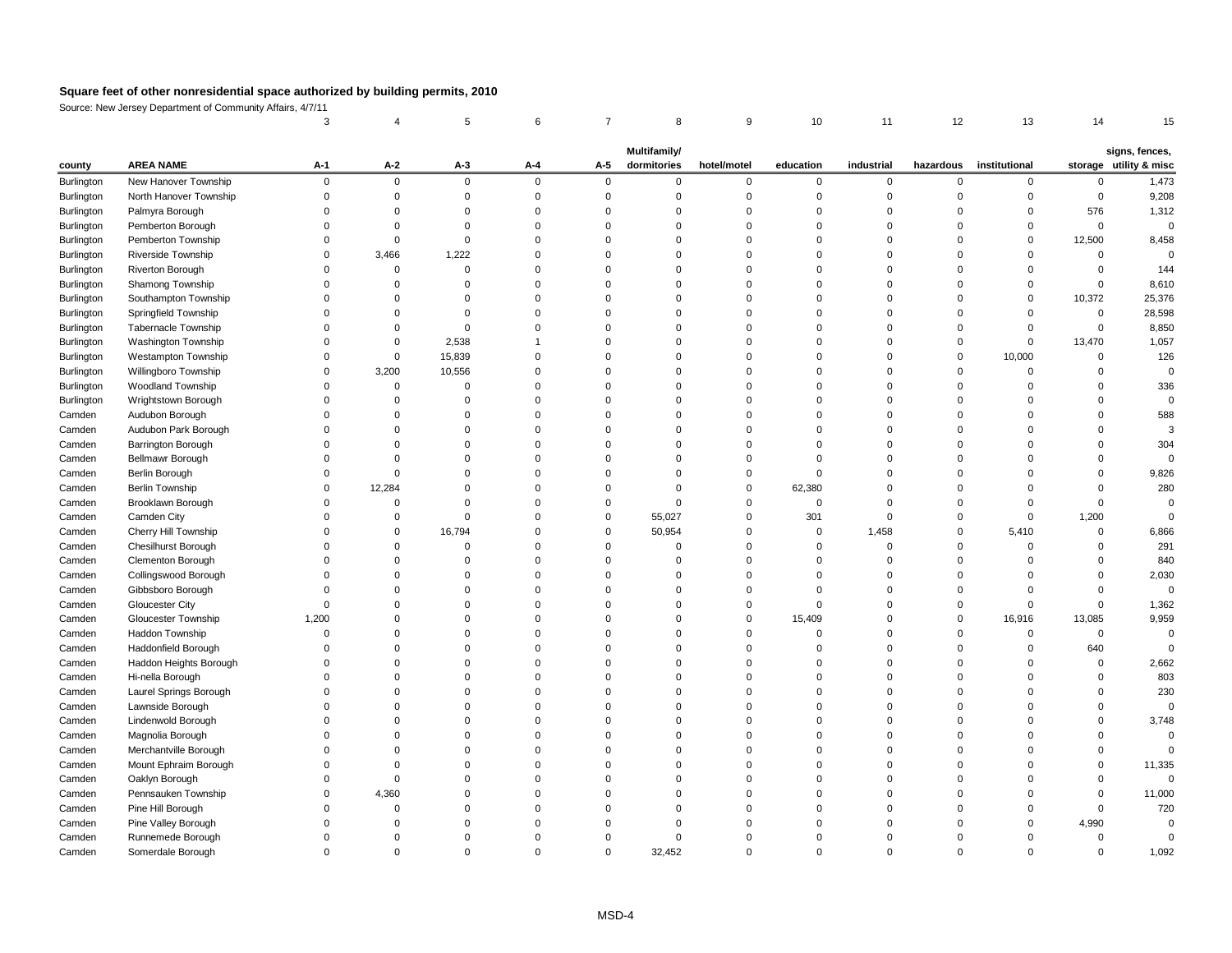Source: New Jersey Department of Community Affairs, 4/7/11

|            |                                 |             |                |          |             |             | <b>Multifamily/</b> |             |           |                |           |               |             | signs, fences,         |
|------------|---------------------------------|-------------|----------------|----------|-------------|-------------|---------------------|-------------|-----------|----------------|-----------|---------------|-------------|------------------------|
| county     | <b>AREA NAME</b>                | $A-1$       | $A-2$          | $A-3$    | $A-4$       | $A-5$       | dormitories         | hotel/motel | education | industrial     | hazardous | institutional |             | storage utility & misc |
| Camden     | <b>Stratford Borough</b>        | $\mathbf 0$ | $\overline{0}$ | $\Omega$ | $\mathbf 0$ | $\mathbf 0$ | $\Omega$            | $\mathbf 0$ | 8,200     | $\overline{0}$ | $\Omega$  | $\Omega$      |             |                        |
| Camden     | Tavistock Borough               |             | <sup>0</sup>   |          |             |             |                     |             |           |                |           |               |             |                        |
| Camden     | Voorhees Township               |             |                |          |             |             |                     |             |           |                |           |               | 11,933      | 1,765                  |
| Camden     | Waterford Township              |             |                |          |             |             |                     |             |           |                |           |               | $\mathbf 0$ | 21,872                 |
| Camden     | Winslow Township                |             |                | 968      |             |             |                     |             |           |                |           |               | 2,256       | 24,456                 |
| Camden     | Woodlynne Borough               |             | $\Omega$       |          |             |             |                     |             |           |                |           |               | $\Omega$    | 0                      |
| Cape May   | Avalon Borough                  |             | 723            |          |             |             |                     |             |           |                |           |               |             | 1,235                  |
| Cape May   | Cape May City                   |             | 0              | 2,497    |             |             |                     | 804         |           |                |           |               |             |                        |
| Cape May   | Cape May Point Borough          |             | 0              |          |             |             |                     |             |           |                |           |               |             |                        |
| Cape May   | Dennis Township                 |             | 0              |          |             |             |                     |             |           |                |           |               | 3,000       | 6,670                  |
| Cape May   | Lower Township                  |             | 340            | 4,239    |             |             |                     |             |           |                |           |               | 2,600       | 13,614                 |
| Cape May   | Middle Township                 |             | $\overline{0}$ | 5,525    |             |             |                     |             |           |                |           |               | 1,935       | 14,081                 |
| Cape May   | North Wildwood City             | $\Omega$    | 7,400          |          |             |             | 3,040               |             |           |                |           |               |             | 195                    |
| Cape May   | Ocean City                      |             | 0              |          |             |             |                     |             |           | 2,562          |           |               |             | 2,193                  |
| Cape May   | Sea Isle City                   |             | 0              | 31,690   |             |             |                     |             |           |                |           |               |             | 897                    |
| Cape May   | Stone Harbor Borough            |             | $\Omega$       |          |             |             |                     |             |           |                |           |               |             |                        |
| Cape May   | <b>Upper Township</b>           | $\Omega$    | 2,910          |          |             |             | $\Omega$            |             |           |                |           |               | 5,936       | 8,717                  |
| Cape May   | West Cape May Borough           |             |                |          |             |             | 3,235               |             |           |                |           |               |             |                        |
| Cape May   | West Wildwood Borough           |             |                |          |             |             | $\Omega$            |             |           |                |           |               |             |                        |
| Cape May   | <b>Wildwood City</b>            |             |                |          |             |             | 5,368               |             |           |                |           |               |             |                        |
| Cape May   | Wildwood Crest Borough          |             | 0              | 4,051    |             |             | $\Omega$            | 276         |           |                |           |               |             |                        |
| Cape May   | Woodbine Borough                |             |                |          |             |             |                     |             |           |                |           |               | 4,761       | 578                    |
| Cumberland | <b>Bridgeton City</b>           |             |                |          |             |             |                     |             |           |                |           |               | 600         | 1,440                  |
| Cumberland | <b>Commercial Township</b>      |             |                |          |             |             |                     |             | 216       |                |           |               | 0           | 6,480                  |
| Cumberland | Deerfield Township              |             |                |          |             |             |                     |             |           |                |           |               | $\Omega$    | 9,206                  |
| Cumberland | Downe Township                  |             |                |          |             |             |                     |             |           |                |           |               | 2,402       | 2,163                  |
| Cumberland | Fairfield Township              |             |                |          |             |             |                     | 0           | 1,000     |                |           |               | $\Omega$    | 2,096                  |
| Cumberland | <b>Greenwich Township</b>       |             |                |          |             |             |                     |             |           |                |           |               |             | 2,864                  |
| Cumberland | Hopewell Township               |             |                |          |             |             |                     |             |           |                |           |               |             | 13,844                 |
| Cumberland | Lawrence Township               |             |                |          |             |             |                     |             |           |                |           |               |             |                        |
| Cumberland | Maurice River Township          |             |                |          |             |             |                     |             |           |                |           |               |             | 9,308                  |
| Cumberland | Millville City                  |             |                | 4,506    |             |             |                     | 62,313      |           |                |           |               |             | 34,601                 |
| Cumberland | Shiloh Borough                  |             |                |          |             |             |                     |             |           |                |           |               |             | 0                      |
| Cumberland | Stow Creek Township             |             |                |          |             |             |                     |             |           |                |           |               |             | 4,020                  |
| Cumberland | <b>Upper Deerfield Township</b> |             |                |          |             |             |                     |             |           | 2,202          |           |               |             | 16,920                 |
| Cumberland | Vineland City                   |             |                | 47,139   | 3,412       |             | 112                 |             | 2,137     | 13,362         |           | 3,646         | 9,708       | 21,993                 |
| Essex      | <b>Belleville Town</b>          |             |                |          |             |             |                     |             |           |                |           |               |             | 32,820                 |
| Essex      | <b>Bloomfield Township</b>      |             |                |          |             |             |                     |             |           |                |           |               |             | 1,242                  |
| Essex      | Caldwell Township               |             |                |          |             |             |                     |             |           |                |           |               |             |                        |
| Essex      | Cedar Grove Township            |             |                |          |             |             |                     |             |           |                |           |               |             |                        |
| Essex      | East Orange City                |             |                |          |             |             | 52,800              |             |           |                |           |               |             |                        |
| Essex      | <b>Essex Fells Township</b>     |             |                |          |             |             |                     |             |           |                |           |               |             |                        |
| Essex      | Fairfield Township              |             |                |          |             |             |                     |             |           |                |           |               | 1,480       | 1,077                  |
| Essex      | Glen Ridge Borough              |             |                |          |             |             |                     |             |           |                |           |               |             |                        |
| Essex      | Irvington Township              |             |                |          |             |             |                     |             |           |                |           |               |             |                        |
| Essex      | Livingston Township             |             | 0              | 6,495    |             |             |                     |             |           |                |           |               | 4,000       |                        |
|            |                                 |             |                |          |             | $\Omega$    |                     | 0           |           |                |           |               |             | 1,372                  |
| Essex      | Maplewood Township              | 0           | $\mathbf 0$    |          |             |             | 5,850               |             |           |                |           |               | $\mathbf 0$ | 1,702                  |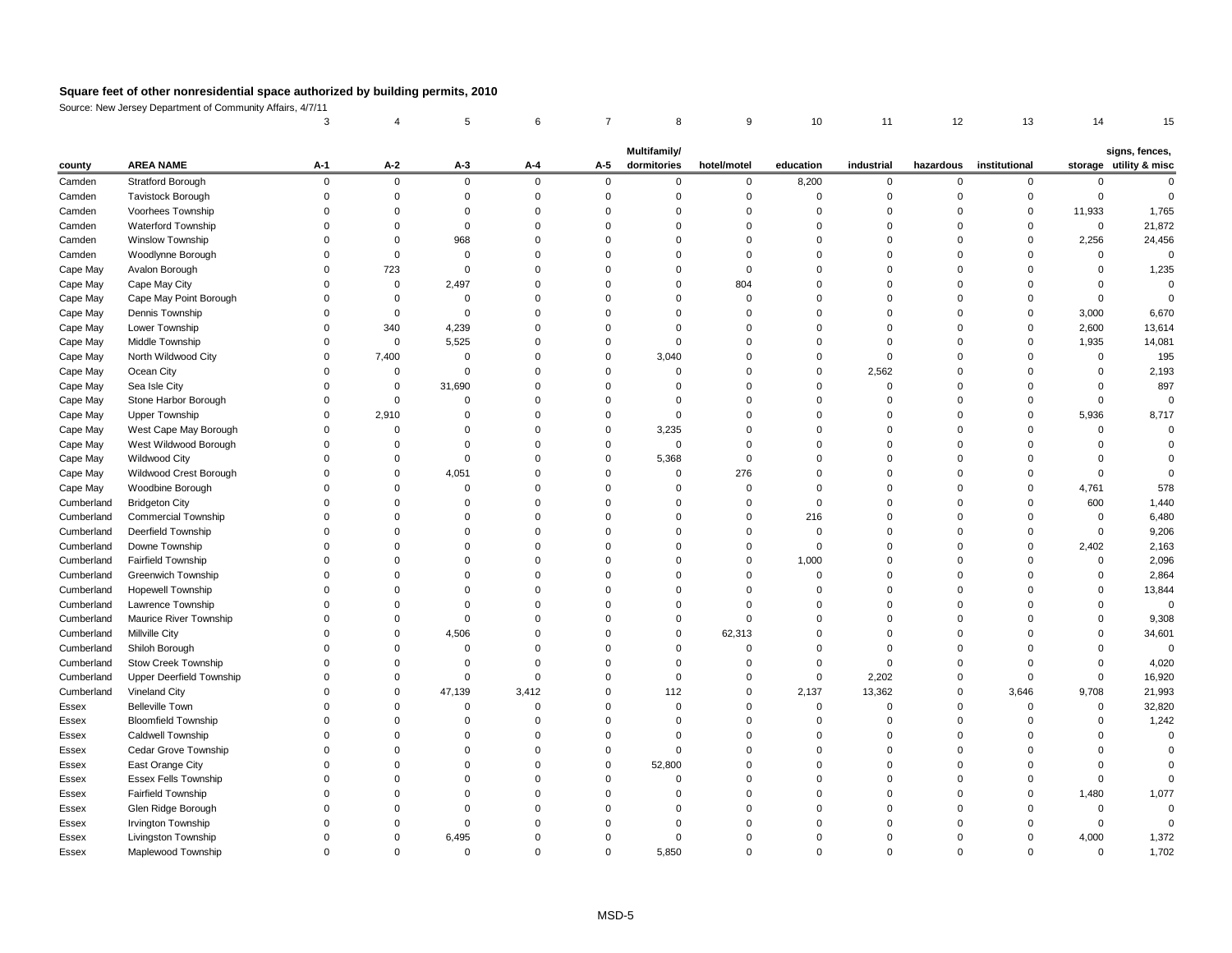Source: New Jersey Department of Community Affairs, 4/7/11

|            |                          |       |             |          |             |                | <b>Multifamily/</b> |             |           |            |           |               |          | signs, fences,         |
|------------|--------------------------|-------|-------------|----------|-------------|----------------|---------------------|-------------|-----------|------------|-----------|---------------|----------|------------------------|
| county     | <b>AREA NAME</b>         | $A-1$ | $A-2$       | $A-3$    | $A-4$       | $A-5$          | dormitories         | hotel/motel | education | industrial | hazardous | institutional |          | storage utility & misc |
| Essex      | Millburn Township        |       | $\Omega$    | $\Omega$ | $\mathbf 0$ | $\Omega$       |                     |             |           | $\Omega$   |           |               |          |                        |
| Essex      | Montclair Township       |       |             |          |             |                |                     |             |           |            |           |               |          | 9,302                  |
| Essex      | <b>Newark City</b>       |       | 20,582      | 116,089  |             | 12,102         | 210,982             |             | 8,724     |            |           |               | 226,643  |                        |
| Essex      | North Caldwell Borough   |       |             |          |             | $\Omega$       |                     |             |           |            |           |               |          |                        |
| Essex      | Nutley Township          |       |             |          |             | 0              | 126,690             |             |           |            |           |               |          | 1,555                  |
| Essex      | City of Orange Township  |       |             |          |             | $\Omega$       | 100,862             |             |           |            |           | 2,673         |          | 2,784                  |
| Essex      | Roseland Borough         |       |             |          |             |                |                     |             |           |            |           |               |          |                        |
| Essex      | South Orange Village     |       |             |          |             |                | 634                 |             |           |            |           |               |          |                        |
| Essex      | Verona Township          |       |             |          |             |                |                     |             |           |            |           |               |          | 2,499                  |
| Essex      | West Caldwell Township   |       |             |          |             |                |                     |             |           |            |           |               | 60,845   | 1,886                  |
| Essex      | West Orange Township     |       |             |          |             |                |                     |             |           |            |           | 18,204        | $\Omega$ | 100                    |
| Gloucester | Clayton Borough          |       | 840         |          |             |                |                     |             | 29,625    |            |           | $\Omega$      | 5,901    | 256                    |
| Gloucester | Deptford Township        |       |             |          |             |                |                     |             |           |            |           | 11,185        |          | 3,608                  |
| Gloucester | East Greenwich Township  |       |             |          |             |                | 5,292               |             |           |            |           |               |          | 12,750                 |
| Gloucester | Elk Township             |       |             |          |             |                |                     |             |           |            |           |               |          | 19,576                 |
| Gloucester | Franklin Township        |       |             |          |             |                |                     |             |           |            |           |               | 15,811   | 11,760                 |
| Gloucester | Glassboro Borough        |       | 2,755       | 2,710    |             |                | 102,596             |             |           |            |           |               |          | 10,953                 |
| Gloucester | Greenwich Township       |       |             |          |             |                |                     |             |           |            |           |               |          |                        |
| Gloucester | Harrison Township        |       |             |          |             |                |                     |             |           |            |           |               | 1,656    | 21,787                 |
| Gloucester | Logan Township           |       |             |          |             |                |                     |             |           |            |           |               | $\Omega$ | 5,040                  |
| Gloucester | Mantua Township          |       | $\Omega$    | 29,168   | 0           | 211,707        |                     |             |           |            |           |               | 7,964    |                        |
| Gloucester | Monroe Township          |       |             | 4,250    |             | 0              | 140,140             |             |           |            |           |               | 2,400    | 10,084                 |
| Gloucester | National Park Borough    |       |             |          |             |                |                     |             |           |            |           |               | 2,400    | 308                    |
| Gloucester | Newfield Borough         |       |             |          |             |                |                     |             |           |            |           |               |          |                        |
| Gloucester | Paulsboro Borough        |       |             |          |             |                |                     |             |           |            |           |               |          |                        |
| Gloucester | Pitman Borough           |       |             |          |             |                |                     |             |           |            |           |               |          |                        |
| Gloucester | South Harrison Township  |       |             |          |             |                |                     |             |           |            |           |               | 4,040    | 6,448                  |
| Gloucester | Swedesborough Borough    |       |             |          |             |                |                     |             |           | 7,657      |           |               |          | 3,396                  |
| Gloucester | Washington Township      |       | 1,227       |          |             |                |                     |             |           | 10,440     |           |               | 6,367    | 5,280                  |
| Gloucester | Wenonah Borough          |       |             |          |             |                |                     |             |           |            |           |               |          | 225                    |
| Gloucester | West Deptford Township   |       | ∩           |          |             |                |                     |             |           |            |           |               |          | 840                    |
| Gloucester | Westville Borough        |       |             |          |             |                |                     |             |           |            |           |               |          | 672                    |
| Gloucester | <b>Woodbury City</b>     |       |             |          |             |                |                     |             |           |            |           |               |          | 1,081                  |
| Gloucester | Woodbury Heights Borough |       | 465         | 11,200   |             |                |                     |             |           |            |           |               |          | 0                      |
| Gloucester | Woolwich Township        |       | $\mathbf 0$ | $\Omega$ | $\Omega$    | 240            |                     |             | 320       |            |           |               |          | 6,753                  |
| Hudson     | <b>Bayonne City</b>      |       | 7,206       | 33,064   | 31,000      | $\overline{0}$ | 14,070              |             |           |            |           | 100           | 8,750    |                        |
| Hudson     | East Newark Borough      |       | ∩           |          |             | $\Omega$       |                     |             |           |            |           |               |          |                        |
| Hudson     | Guttenberg Town          |       |             |          |             |                |                     |             |           |            |           | 1,909         |          |                        |
| Hudson     | Harrison Town            |       | ∩           |          |             | $\Omega$       | 298,267             |             |           |            |           | $\Omega$      | 34,560   | 378                    |
| Hudson     | Hoboken City             |       |             |          |             | $\Omega$       | 360,820             |             |           | 1,275      |           |               |          |                        |
| Hudson     | Jersey City              |       |             |          |             | $\Omega$       | 357,671             |             |           | $\Omega$   | $\Omega$  | 10,370        | 7,500    | 336                    |
| Hudson     | Kearny Town              |       |             |          |             |                |                     |             |           | 40,182     | 208       | $\Omega$      | 250,322  | 985                    |
| Hudson     | North Bergen Township    |       |             |          |             |                |                     |             |           |            |           |               |          |                        |
| Hudson     | Secaucus Town            |       |             |          |             | $\Omega$       | 486,332             |             |           |            |           |               |          |                        |
| Hudson     | Union City               |       |             |          |             | $\Omega$       | 53,700              |             |           |            |           |               |          |                        |
| Hudson     | Weehawken Township       |       | 9,600       |          |             | 0              | 20,207              | $\Omega$    | 1,541     |            |           |               |          |                        |
| Hudson     | West New York Town       |       | $\mathbf 0$ |          | $\mathbf 0$ | $\mathbf 0$    | 20,928              | 0           | 0         | 0          | $\Omega$  |               |          |                        |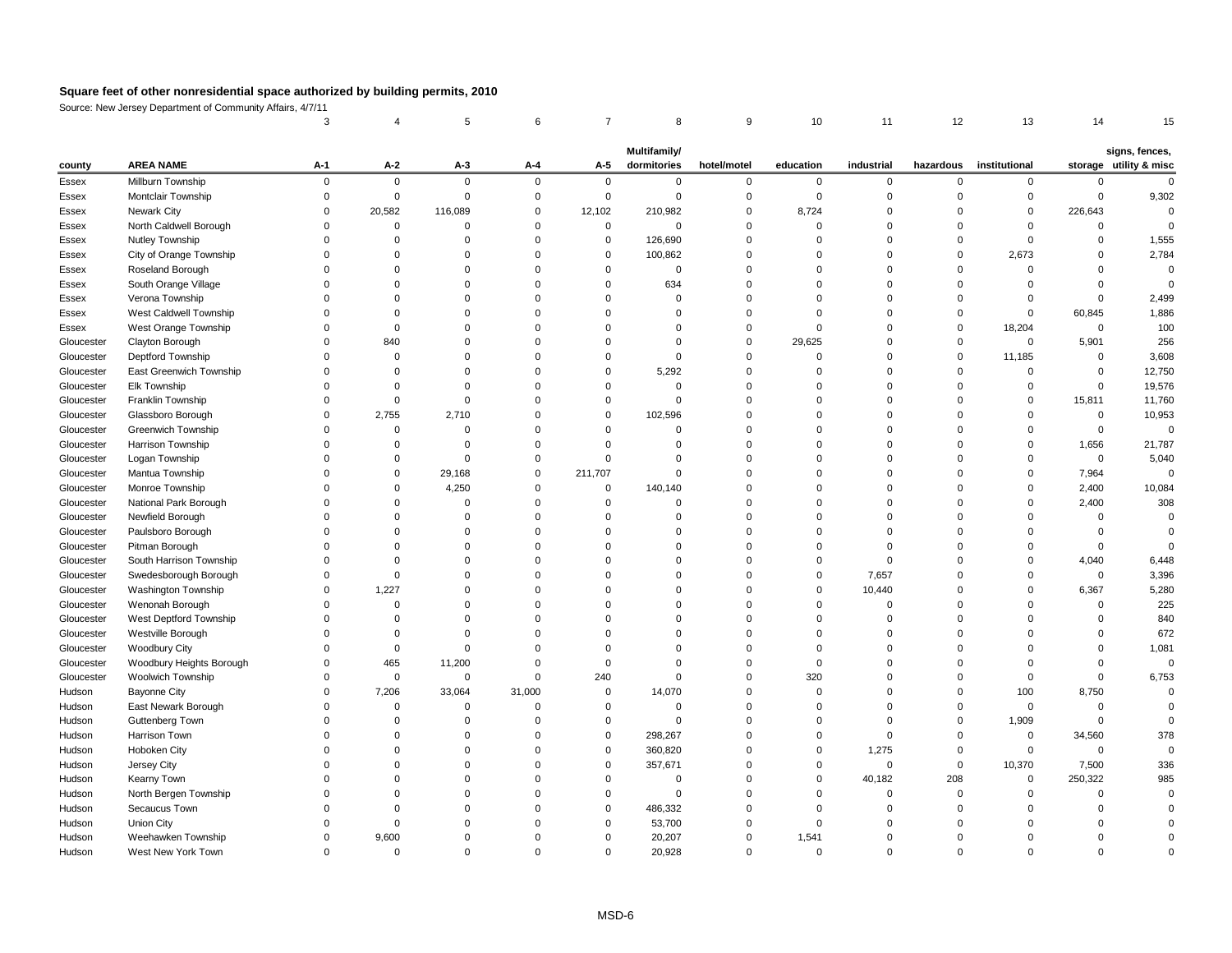Source: New Jersey Department of Community Affairs, 4/7/11

|           |                             |          |             |          |             |          | <b>Multifamily/</b> |             |           |                |           |               |          | signs, fences,         |
|-----------|-----------------------------|----------|-------------|----------|-------------|----------|---------------------|-------------|-----------|----------------|-----------|---------------|----------|------------------------|
| county    | <b>AREA NAME</b>            | $A-1$    | $A-2$       | $A-3$    | $A-4$       | $A-5$    | dormitories         | hotel/motel | education | industrial     | hazardous | institutional |          | storage utility & misc |
| Hunterdon | Alexandria Township         | $\Omega$ | $\mathbf 0$ | $\Omega$ | $\mathbf 0$ | $\Omega$ | $\Omega$            | $\Omega$    | 0         | $\overline{0}$ | ∩         | $\Omega$      | $\Omega$ | 11,387                 |
| Hunterdon | <b>Bethlehem Township</b>   |          | 1,713       |          |             |          |                     |             |           |                |           |               | 120      | 8,581                  |
| Hunterdon | <b>Bloomsbury Borough</b>   |          | ∩           |          |             |          |                     |             |           |                |           |               | $\Omega$ | 1,216                  |
| Hunterdon | Califon Borough             |          |             |          |             |          |                     |             |           |                |           |               |          | 2,010                  |
| Hunterdon | <b>Clinton Town</b>         |          |             |          |             |          |                     |             |           |                |           |               |          |                        |
| Hunterdon | Clinton Township            |          |             |          |             |          |                     |             |           |                |           |               |          | 5,660                  |
| Hunterdon | Delaware Township           |          |             |          |             |          |                     |             |           |                |           |               | 37,364   | 10,805                 |
| Hunterdon | East Amwell Township        |          |             |          |             |          |                     |             |           |                |           |               | 0        | 11,612                 |
| Hunterdon | Flemington Borough          |          |             |          |             |          |                     |             |           |                |           |               |          | $\mathbf 0$            |
| Hunterdon | Franklin Township           |          |             |          |             |          |                     |             | 71,296    |                |           |               |          | 15,272                 |
| Hunterdon | Frenchtown Borough          |          |             |          |             |          | 130                 |             |           |                |           |               |          | 583                    |
| Hunterdon | Glen Gardner Borough        |          |             |          |             |          |                     |             |           |                |           |               |          | 1,294                  |
| Hunterdon | Hampton Borough             |          |             |          |             |          |                     |             |           |                |           |               |          | 458                    |
| Hunterdon | High Bridge Borough         |          |             |          |             |          |                     |             |           |                |           |               | 22,800   |                        |
| Hunterdon | <b>Holland Township</b>     |          |             |          |             |          |                     |             |           |                |           |               | 18,002   | 5,706                  |
| Hunterdon | Kingwood Township           |          |             |          |             |          |                     |             |           |                |           |               | 5,000    | 34,772                 |
| Hunterdon | Lambertville City           |          |             |          |             |          | 7,083               |             |           |                |           |               |          | 280                    |
| Hunterdon | Lebanon Borough             |          |             |          |             |          |                     |             |           |                |           |               |          |                        |
| Hunterdon | Lebanon Township            |          |             |          |             |          |                     |             |           |                |           |               |          | 17,094                 |
| Hunterdon | Milford Borough             |          |             |          |             |          |                     |             |           |                |           |               |          | 1,039                  |
| Hunterdon | Raritan Township            |          |             |          |             |          | 600                 |             | 280       | 24,050         |           |               | 4,600    | 9,575                  |
| Hunterdon | Readington Township         |          |             |          |             | $\Omega$ | 28,660              |             | 0         | 1,260          |           |               | 6,948    | 37,142                 |
| Hunterdon | Stockton Borough            |          |             |          |             |          |                     |             |           | -0             |           |               | $\Omega$ | 0                      |
| Hunterdon | Tewksbury Township          |          |             |          |             |          |                     |             |           | 880            |           |               | $\Omega$ | 11,804                 |
| Hunterdon | Union Township              |          |             |          |             |          |                     |             |           |                |           |               | $\Omega$ | 7,439                  |
| Hunterdon | <b>West Amwell Township</b> |          |             |          |             |          |                     |             |           |                |           |               |          | 9,659                  |
| Mercer    | East Windsor Township       |          |             |          |             |          |                     |             |           |                |           |               | 1,200    | 3,875                  |
| Mercer    | Ewing Township              |          |             |          |             |          | 33,038              |             |           |                |           |               | 6,101    | 4,663                  |
| Mercer    | Hamilton Township           |          |             | 1,751    |             | 0        | 51,762              |             |           | 13,600         |           |               | 3,250    | 576                    |
| Mercer    | Hightstown Borough          |          | ∩           |          |             |          | 8,194               |             |           |                |           |               |          | 500                    |
| Mercer    | Hopewell Borough            |          |             |          |             |          |                     |             | 4,800     |                |           |               |          | 999                    |
| Mercer    | Hopewell Township           |          | ∩           |          |             |          |                     |             | 0         |                |           | 13,858        |          | 27,584                 |
| Mercer    | Lawrence Township           | 21,672   | 1,415       |          |             |          | 17,455              |             | 1,830     |                |           |               |          | 4,265                  |
| Mercer    | Pennington Borough          |          | $\Omega$    |          |             | $\Omega$ |                     |             |           |                |           |               |          | 3,315                  |
| Mercer    | Princeton Borough           |          | 3,604       |          |             | 0        | 103,620             |             |           |                |           |               |          |                        |
| Mercer    | Princeton Township          |          | $\Omega$    | 4,969    |             |          |                     |             |           | 650            |           | 445           |          | 552                    |
| Mercer    | <b>Trenton City</b>         |          |             |          |             |          | 566                 |             |           |                |           |               |          | 492                    |
| Mercer    | Robbinsville Township       |          | $\Omega$    |          |             | $\Omega$ | 6,400               |             |           |                |           |               |          | 4,608                  |
| Mercer    | West Windsor Township       |          | $\Omega$    | 8,665    |             | 0        | 517,907             |             |           |                |           |               | 1,440    | 6,438                  |
| Middlesex | Carteret Borough            |          | ∩           |          |             | $\Omega$ | 224,359             |             |           |                |           |               | 252,255  |                        |
| Middlesex | Cranbury Township           |          | ∩           | 5,602    |             |          |                     |             |           |                |           |               |          | 1,604                  |
| Middlesex | Dunellen Borough            |          | ∩           |          |             |          |                     |             |           |                |           |               |          |                        |
| Middlesex | East Brunswick Township     |          | 6,396       |          |             |          |                     |             |           |                |           |               |          | 396                    |
| Middlesex | Edison Township             |          | 0           | 2,424    |             | $\Omega$ | 36,607              | $\Omega$    | 15,279    |                | 3,915     | 3,714         |          | 640                    |
| Middlesex | Helmetta Borough            |          | ∩           |          |             |          |                     |             |           |                |           |               |          |                        |
| Middlesex | Highland Park Borough       |          | 0           |          |             |          |                     |             |           |                |           |               | $\Omega$ | 6,588                  |
| Middlesex | Jamesburg Borough           | 0        | $\Omega$    | 0        | 0           | 0        |                     | 0           |           | 0              | $\Omega$  |               | 0        | 2,221                  |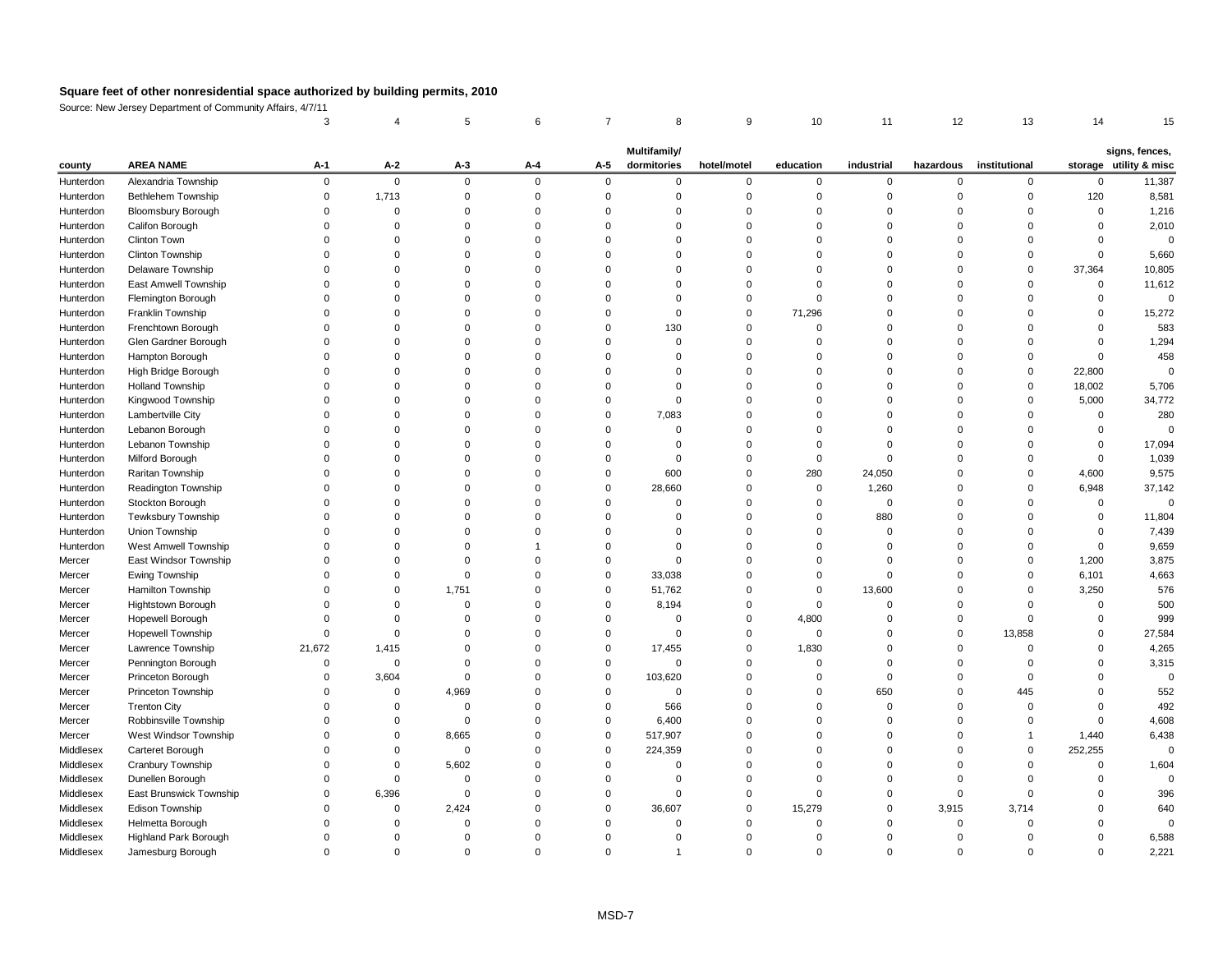Source: New Jersey Department of Community Affairs, 4/7/11

| <b>AREA NAME</b><br>$A-2$<br>storage utility & misc<br>$A-1$<br>$A-3$<br>$A - 4$<br>dormitories<br>education<br>industrial<br>institutional<br>$A-5$<br>hotel/motel<br>hazardous<br>county<br>Middlesex<br>Old Bridge Township<br>8,977<br>11,754<br>121,042<br>$\mathbf 0$<br>$\mathbf 0$<br>$\Omega$<br>$\overline{0}$<br>$\Omega$<br>0<br>$\Omega$<br>∩<br>$\Omega$<br>Metuchen Borough<br>3,609<br>131,852<br>3,000<br>Middlesex<br>റ<br>Middlesex<br>Middlesex Borough<br>$\Omega$<br>0<br>Milltown Borough<br>Middlesex<br>∩<br>Middlesex<br>Monroe Township<br>19,369<br>26,368<br>10,173<br>25,353<br>0<br>$\Omega$<br>$\Omega$<br>New Brunswick City<br>4,254<br>Middlesex<br>720<br>3,697<br>$\Omega$<br>$\Omega$<br>North Brunswick Township<br>2,523<br>Middlesex<br>0<br>0<br>$\Omega$<br>Perth Amboy City<br>Middlesex<br>157,131<br>2,058<br>$\overline{0}$<br>$\Omega$<br>∩<br>288<br>17,682<br>Middlesex<br>Piscataway Township<br>306,906<br>0<br>Middlesex<br>Plainsboro Township<br>5,347<br>9,288<br>4,200<br>Sayreville Borough<br>41,429<br>91,216<br>Middlesex<br>$\Omega$<br>0<br>0<br>South Amboy City<br>Middlesex<br>37,245<br>$\Omega$<br>0<br>South Brunswick Township<br>Middlesex<br>19,035<br>60,830<br>17,600<br>3,750<br>0<br>South Plainfield Borough<br>Middlesex<br>$\Omega$<br>$\Omega$<br>South River Borough<br>15,054<br>Middlesex<br>92<br>Spotswood Borough<br>Middlesex<br>Middlesex<br>Woodbridge Township<br>53,532<br>5,000<br>102,560<br>29,818<br>0<br>Allenhurst Borough<br>Monmouth<br>Allentown Borough<br>Monmouth<br>Asbury Park City<br>27,534<br>5,857<br>Monmouth<br>0<br>Atlantic Highlands Borough<br>Monmouth<br>11<br>Avon-by-the-Sea Borough<br>Monmouth<br>480<br>Belmar Borough<br>Monmouth<br><b>Bradley Beach Borough</b><br>Monmouth<br>∩<br>0<br><b>Brielle Borough</b><br>Monmouth<br><b>Colts Neck Township</b><br>192<br>375<br>Monmouth<br>Deal Borough<br>Monmouth<br>Eatontown Borough<br>Monmouth<br>10,498<br>Englishtown Borough<br>123,263<br>Monmouth<br>Fair Haven Borough<br>Monmouth<br>Farmingdale Borough<br>Monmouth<br>Freehold Borough<br>146<br>Monmouth<br>Freehold Township<br>34,000<br>1,110<br>44,553<br>Monmouth<br><b>Highlands Borough</b><br>Monmouth<br>Holmdel Township<br>Monmouth<br>7,397<br><b>Howell Township</b><br>598<br>59,951<br>Monmouth<br>Monmouth<br>Interlaken Borough<br>Keansburg Borough<br>Monmouth<br>Monmouth<br>Keyport Borough<br>Little Silver Borough<br>Monmouth<br>Monmouth<br>Loch Arbour Village<br>Long Branch City<br>1,812<br>2,390<br>Monmouth<br>Manalapan Township<br>8,140<br>3,110<br>Monmouth<br>$\Omega$<br>Monmouth<br>Manasquan Borough<br>5,401<br>0<br>7,000<br>9,725<br>Marlboro Township<br>Monmouth<br>0<br>710<br>Matawan Borough<br>Monmouth<br>41,931<br>Monmouth<br>Aberdeen Township<br>$\Omega$<br>0<br>$\Omega$<br>0<br>0<br>$\Omega$<br>$\Omega$ |  |  |  | <b>Multifamily/</b> |  |  |  | signs, fences, |
|------------------------------------------------------------------------------------------------------------------------------------------------------------------------------------------------------------------------------------------------------------------------------------------------------------------------------------------------------------------------------------------------------------------------------------------------------------------------------------------------------------------------------------------------------------------------------------------------------------------------------------------------------------------------------------------------------------------------------------------------------------------------------------------------------------------------------------------------------------------------------------------------------------------------------------------------------------------------------------------------------------------------------------------------------------------------------------------------------------------------------------------------------------------------------------------------------------------------------------------------------------------------------------------------------------------------------------------------------------------------------------------------------------------------------------------------------------------------------------------------------------------------------------------------------------------------------------------------------------------------------------------------------------------------------------------------------------------------------------------------------------------------------------------------------------------------------------------------------------------------------------------------------------------------------------------------------------------------------------------------------------------------------------------------------------------------------------------------------------------------------------------------------------------------------------------------------------------------------------------------------------------------------------------------------------------------------------------------------------------------------------------------------------------------------------------------------------------------------------------------------------------------------------------------------------------------------------------------------------------------------------------------------------------------------------------------------------------------------------------------------------------------------------------------------------------------------------------------------------------------------------------------------------|--|--|--|---------------------|--|--|--|----------------|
|                                                                                                                                                                                                                                                                                                                                                                                                                                                                                                                                                                                                                                                                                                                                                                                                                                                                                                                                                                                                                                                                                                                                                                                                                                                                                                                                                                                                                                                                                                                                                                                                                                                                                                                                                                                                                                                                                                                                                                                                                                                                                                                                                                                                                                                                                                                                                                                                                                                                                                                                                                                                                                                                                                                                                                                                                                                                                                            |  |  |  |                     |  |  |  |                |
|                                                                                                                                                                                                                                                                                                                                                                                                                                                                                                                                                                                                                                                                                                                                                                                                                                                                                                                                                                                                                                                                                                                                                                                                                                                                                                                                                                                                                                                                                                                                                                                                                                                                                                                                                                                                                                                                                                                                                                                                                                                                                                                                                                                                                                                                                                                                                                                                                                                                                                                                                                                                                                                                                                                                                                                                                                                                                                            |  |  |  |                     |  |  |  | 6,152          |
|                                                                                                                                                                                                                                                                                                                                                                                                                                                                                                                                                                                                                                                                                                                                                                                                                                                                                                                                                                                                                                                                                                                                                                                                                                                                                                                                                                                                                                                                                                                                                                                                                                                                                                                                                                                                                                                                                                                                                                                                                                                                                                                                                                                                                                                                                                                                                                                                                                                                                                                                                                                                                                                                                                                                                                                                                                                                                                            |  |  |  |                     |  |  |  | 1,667          |
|                                                                                                                                                                                                                                                                                                                                                                                                                                                                                                                                                                                                                                                                                                                                                                                                                                                                                                                                                                                                                                                                                                                                                                                                                                                                                                                                                                                                                                                                                                                                                                                                                                                                                                                                                                                                                                                                                                                                                                                                                                                                                                                                                                                                                                                                                                                                                                                                                                                                                                                                                                                                                                                                                                                                                                                                                                                                                                            |  |  |  |                     |  |  |  | 800            |
|                                                                                                                                                                                                                                                                                                                                                                                                                                                                                                                                                                                                                                                                                                                                                                                                                                                                                                                                                                                                                                                                                                                                                                                                                                                                                                                                                                                                                                                                                                                                                                                                                                                                                                                                                                                                                                                                                                                                                                                                                                                                                                                                                                                                                                                                                                                                                                                                                                                                                                                                                                                                                                                                                                                                                                                                                                                                                                            |  |  |  |                     |  |  |  |                |
|                                                                                                                                                                                                                                                                                                                                                                                                                                                                                                                                                                                                                                                                                                                                                                                                                                                                                                                                                                                                                                                                                                                                                                                                                                                                                                                                                                                                                                                                                                                                                                                                                                                                                                                                                                                                                                                                                                                                                                                                                                                                                                                                                                                                                                                                                                                                                                                                                                                                                                                                                                                                                                                                                                                                                                                                                                                                                                            |  |  |  |                     |  |  |  | 39,819         |
|                                                                                                                                                                                                                                                                                                                                                                                                                                                                                                                                                                                                                                                                                                                                                                                                                                                                                                                                                                                                                                                                                                                                                                                                                                                                                                                                                                                                                                                                                                                                                                                                                                                                                                                                                                                                                                                                                                                                                                                                                                                                                                                                                                                                                                                                                                                                                                                                                                                                                                                                                                                                                                                                                                                                                                                                                                                                                                            |  |  |  |                     |  |  |  | 8,281          |
|                                                                                                                                                                                                                                                                                                                                                                                                                                                                                                                                                                                                                                                                                                                                                                                                                                                                                                                                                                                                                                                                                                                                                                                                                                                                                                                                                                                                                                                                                                                                                                                                                                                                                                                                                                                                                                                                                                                                                                                                                                                                                                                                                                                                                                                                                                                                                                                                                                                                                                                                                                                                                                                                                                                                                                                                                                                                                                            |  |  |  |                     |  |  |  | 12,388         |
|                                                                                                                                                                                                                                                                                                                                                                                                                                                                                                                                                                                                                                                                                                                                                                                                                                                                                                                                                                                                                                                                                                                                                                                                                                                                                                                                                                                                                                                                                                                                                                                                                                                                                                                                                                                                                                                                                                                                                                                                                                                                                                                                                                                                                                                                                                                                                                                                                                                                                                                                                                                                                                                                                                                                                                                                                                                                                                            |  |  |  |                     |  |  |  | 2,000          |
|                                                                                                                                                                                                                                                                                                                                                                                                                                                                                                                                                                                                                                                                                                                                                                                                                                                                                                                                                                                                                                                                                                                                                                                                                                                                                                                                                                                                                                                                                                                                                                                                                                                                                                                                                                                                                                                                                                                                                                                                                                                                                                                                                                                                                                                                                                                                                                                                                                                                                                                                                                                                                                                                                                                                                                                                                                                                                                            |  |  |  |                     |  |  |  | 300            |
|                                                                                                                                                                                                                                                                                                                                                                                                                                                                                                                                                                                                                                                                                                                                                                                                                                                                                                                                                                                                                                                                                                                                                                                                                                                                                                                                                                                                                                                                                                                                                                                                                                                                                                                                                                                                                                                                                                                                                                                                                                                                                                                                                                                                                                                                                                                                                                                                                                                                                                                                                                                                                                                                                                                                                                                                                                                                                                            |  |  |  |                     |  |  |  |                |
|                                                                                                                                                                                                                                                                                                                                                                                                                                                                                                                                                                                                                                                                                                                                                                                                                                                                                                                                                                                                                                                                                                                                                                                                                                                                                                                                                                                                                                                                                                                                                                                                                                                                                                                                                                                                                                                                                                                                                                                                                                                                                                                                                                                                                                                                                                                                                                                                                                                                                                                                                                                                                                                                                                                                                                                                                                                                                                            |  |  |  |                     |  |  |  | 6,933          |
|                                                                                                                                                                                                                                                                                                                                                                                                                                                                                                                                                                                                                                                                                                                                                                                                                                                                                                                                                                                                                                                                                                                                                                                                                                                                                                                                                                                                                                                                                                                                                                                                                                                                                                                                                                                                                                                                                                                                                                                                                                                                                                                                                                                                                                                                                                                                                                                                                                                                                                                                                                                                                                                                                                                                                                                                                                                                                                            |  |  |  |                     |  |  |  | 420            |
|                                                                                                                                                                                                                                                                                                                                                                                                                                                                                                                                                                                                                                                                                                                                                                                                                                                                                                                                                                                                                                                                                                                                                                                                                                                                                                                                                                                                                                                                                                                                                                                                                                                                                                                                                                                                                                                                                                                                                                                                                                                                                                                                                                                                                                                                                                                                                                                                                                                                                                                                                                                                                                                                                                                                                                                                                                                                                                            |  |  |  |                     |  |  |  | 6,533          |
|                                                                                                                                                                                                                                                                                                                                                                                                                                                                                                                                                                                                                                                                                                                                                                                                                                                                                                                                                                                                                                                                                                                                                                                                                                                                                                                                                                                                                                                                                                                                                                                                                                                                                                                                                                                                                                                                                                                                                                                                                                                                                                                                                                                                                                                                                                                                                                                                                                                                                                                                                                                                                                                                                                                                                                                                                                                                                                            |  |  |  |                     |  |  |  | 1,308          |
|                                                                                                                                                                                                                                                                                                                                                                                                                                                                                                                                                                                                                                                                                                                                                                                                                                                                                                                                                                                                                                                                                                                                                                                                                                                                                                                                                                                                                                                                                                                                                                                                                                                                                                                                                                                                                                                                                                                                                                                                                                                                                                                                                                                                                                                                                                                                                                                                                                                                                                                                                                                                                                                                                                                                                                                                                                                                                                            |  |  |  |                     |  |  |  |                |
|                                                                                                                                                                                                                                                                                                                                                                                                                                                                                                                                                                                                                                                                                                                                                                                                                                                                                                                                                                                                                                                                                                                                                                                                                                                                                                                                                                                                                                                                                                                                                                                                                                                                                                                                                                                                                                                                                                                                                                                                                                                                                                                                                                                                                                                                                                                                                                                                                                                                                                                                                                                                                                                                                                                                                                                                                                                                                                            |  |  |  |                     |  |  |  | 768            |
|                                                                                                                                                                                                                                                                                                                                                                                                                                                                                                                                                                                                                                                                                                                                                                                                                                                                                                                                                                                                                                                                                                                                                                                                                                                                                                                                                                                                                                                                                                                                                                                                                                                                                                                                                                                                                                                                                                                                                                                                                                                                                                                                                                                                                                                                                                                                                                                                                                                                                                                                                                                                                                                                                                                                                                                                                                                                                                            |  |  |  |                     |  |  |  | 6,342          |
|                                                                                                                                                                                                                                                                                                                                                                                                                                                                                                                                                                                                                                                                                                                                                                                                                                                                                                                                                                                                                                                                                                                                                                                                                                                                                                                                                                                                                                                                                                                                                                                                                                                                                                                                                                                                                                                                                                                                                                                                                                                                                                                                                                                                                                                                                                                                                                                                                                                                                                                                                                                                                                                                                                                                                                                                                                                                                                            |  |  |  |                     |  |  |  | 290            |
|                                                                                                                                                                                                                                                                                                                                                                                                                                                                                                                                                                                                                                                                                                                                                                                                                                                                                                                                                                                                                                                                                                                                                                                                                                                                                                                                                                                                                                                                                                                                                                                                                                                                                                                                                                                                                                                                                                                                                                                                                                                                                                                                                                                                                                                                                                                                                                                                                                                                                                                                                                                                                                                                                                                                                                                                                                                                                                            |  |  |  |                     |  |  |  |                |
|                                                                                                                                                                                                                                                                                                                                                                                                                                                                                                                                                                                                                                                                                                                                                                                                                                                                                                                                                                                                                                                                                                                                                                                                                                                                                                                                                                                                                                                                                                                                                                                                                                                                                                                                                                                                                                                                                                                                                                                                                                                                                                                                                                                                                                                                                                                                                                                                                                                                                                                                                                                                                                                                                                                                                                                                                                                                                                            |  |  |  |                     |  |  |  |                |
|                                                                                                                                                                                                                                                                                                                                                                                                                                                                                                                                                                                                                                                                                                                                                                                                                                                                                                                                                                                                                                                                                                                                                                                                                                                                                                                                                                                                                                                                                                                                                                                                                                                                                                                                                                                                                                                                                                                                                                                                                                                                                                                                                                                                                                                                                                                                                                                                                                                                                                                                                                                                                                                                                                                                                                                                                                                                                                            |  |  |  |                     |  |  |  |                |
|                                                                                                                                                                                                                                                                                                                                                                                                                                                                                                                                                                                                                                                                                                                                                                                                                                                                                                                                                                                                                                                                                                                                                                                                                                                                                                                                                                                                                                                                                                                                                                                                                                                                                                                                                                                                                                                                                                                                                                                                                                                                                                                                                                                                                                                                                                                                                                                                                                                                                                                                                                                                                                                                                                                                                                                                                                                                                                            |  |  |  |                     |  |  |  |                |
|                                                                                                                                                                                                                                                                                                                                                                                                                                                                                                                                                                                                                                                                                                                                                                                                                                                                                                                                                                                                                                                                                                                                                                                                                                                                                                                                                                                                                                                                                                                                                                                                                                                                                                                                                                                                                                                                                                                                                                                                                                                                                                                                                                                                                                                                                                                                                                                                                                                                                                                                                                                                                                                                                                                                                                                                                                                                                                            |  |  |  |                     |  |  |  | 2,251          |
|                                                                                                                                                                                                                                                                                                                                                                                                                                                                                                                                                                                                                                                                                                                                                                                                                                                                                                                                                                                                                                                                                                                                                                                                                                                                                                                                                                                                                                                                                                                                                                                                                                                                                                                                                                                                                                                                                                                                                                                                                                                                                                                                                                                                                                                                                                                                                                                                                                                                                                                                                                                                                                                                                                                                                                                                                                                                                                            |  |  |  |                     |  |  |  |                |
|                                                                                                                                                                                                                                                                                                                                                                                                                                                                                                                                                                                                                                                                                                                                                                                                                                                                                                                                                                                                                                                                                                                                                                                                                                                                                                                                                                                                                                                                                                                                                                                                                                                                                                                                                                                                                                                                                                                                                                                                                                                                                                                                                                                                                                                                                                                                                                                                                                                                                                                                                                                                                                                                                                                                                                                                                                                                                                            |  |  |  |                     |  |  |  | 771            |
|                                                                                                                                                                                                                                                                                                                                                                                                                                                                                                                                                                                                                                                                                                                                                                                                                                                                                                                                                                                                                                                                                                                                                                                                                                                                                                                                                                                                                                                                                                                                                                                                                                                                                                                                                                                                                                                                                                                                                                                                                                                                                                                                                                                                                                                                                                                                                                                                                                                                                                                                                                                                                                                                                                                                                                                                                                                                                                            |  |  |  |                     |  |  |  | 9,340          |
|                                                                                                                                                                                                                                                                                                                                                                                                                                                                                                                                                                                                                                                                                                                                                                                                                                                                                                                                                                                                                                                                                                                                                                                                                                                                                                                                                                                                                                                                                                                                                                                                                                                                                                                                                                                                                                                                                                                                                                                                                                                                                                                                                                                                                                                                                                                                                                                                                                                                                                                                                                                                                                                                                                                                                                                                                                                                                                            |  |  |  |                     |  |  |  |                |
|                                                                                                                                                                                                                                                                                                                                                                                                                                                                                                                                                                                                                                                                                                                                                                                                                                                                                                                                                                                                                                                                                                                                                                                                                                                                                                                                                                                                                                                                                                                                                                                                                                                                                                                                                                                                                                                                                                                                                                                                                                                                                                                                                                                                                                                                                                                                                                                                                                                                                                                                                                                                                                                                                                                                                                                                                                                                                                            |  |  |  |                     |  |  |  | 180            |
|                                                                                                                                                                                                                                                                                                                                                                                                                                                                                                                                                                                                                                                                                                                                                                                                                                                                                                                                                                                                                                                                                                                                                                                                                                                                                                                                                                                                                                                                                                                                                                                                                                                                                                                                                                                                                                                                                                                                                                                                                                                                                                                                                                                                                                                                                                                                                                                                                                                                                                                                                                                                                                                                                                                                                                                                                                                                                                            |  |  |  |                     |  |  |  |                |
|                                                                                                                                                                                                                                                                                                                                                                                                                                                                                                                                                                                                                                                                                                                                                                                                                                                                                                                                                                                                                                                                                                                                                                                                                                                                                                                                                                                                                                                                                                                                                                                                                                                                                                                                                                                                                                                                                                                                                                                                                                                                                                                                                                                                                                                                                                                                                                                                                                                                                                                                                                                                                                                                                                                                                                                                                                                                                                            |  |  |  |                     |  |  |  |                |
|                                                                                                                                                                                                                                                                                                                                                                                                                                                                                                                                                                                                                                                                                                                                                                                                                                                                                                                                                                                                                                                                                                                                                                                                                                                                                                                                                                                                                                                                                                                                                                                                                                                                                                                                                                                                                                                                                                                                                                                                                                                                                                                                                                                                                                                                                                                                                                                                                                                                                                                                                                                                                                                                                                                                                                                                                                                                                                            |  |  |  |                     |  |  |  |                |
|                                                                                                                                                                                                                                                                                                                                                                                                                                                                                                                                                                                                                                                                                                                                                                                                                                                                                                                                                                                                                                                                                                                                                                                                                                                                                                                                                                                                                                                                                                                                                                                                                                                                                                                                                                                                                                                                                                                                                                                                                                                                                                                                                                                                                                                                                                                                                                                                                                                                                                                                                                                                                                                                                                                                                                                                                                                                                                            |  |  |  |                     |  |  |  | 480            |
|                                                                                                                                                                                                                                                                                                                                                                                                                                                                                                                                                                                                                                                                                                                                                                                                                                                                                                                                                                                                                                                                                                                                                                                                                                                                                                                                                                                                                                                                                                                                                                                                                                                                                                                                                                                                                                                                                                                                                                                                                                                                                                                                                                                                                                                                                                                                                                                                                                                                                                                                                                                                                                                                                                                                                                                                                                                                                                            |  |  |  |                     |  |  |  | 3,500          |
|                                                                                                                                                                                                                                                                                                                                                                                                                                                                                                                                                                                                                                                                                                                                                                                                                                                                                                                                                                                                                                                                                                                                                                                                                                                                                                                                                                                                                                                                                                                                                                                                                                                                                                                                                                                                                                                                                                                                                                                                                                                                                                                                                                                                                                                                                                                                                                                                                                                                                                                                                                                                                                                                                                                                                                                                                                                                                                            |  |  |  |                     |  |  |  |                |
|                                                                                                                                                                                                                                                                                                                                                                                                                                                                                                                                                                                                                                                                                                                                                                                                                                                                                                                                                                                                                                                                                                                                                                                                                                                                                                                                                                                                                                                                                                                                                                                                                                                                                                                                                                                                                                                                                                                                                                                                                                                                                                                                                                                                                                                                                                                                                                                                                                                                                                                                                                                                                                                                                                                                                                                                                                                                                                            |  |  |  |                     |  |  |  | 4,320          |
|                                                                                                                                                                                                                                                                                                                                                                                                                                                                                                                                                                                                                                                                                                                                                                                                                                                                                                                                                                                                                                                                                                                                                                                                                                                                                                                                                                                                                                                                                                                                                                                                                                                                                                                                                                                                                                                                                                                                                                                                                                                                                                                                                                                                                                                                                                                                                                                                                                                                                                                                                                                                                                                                                                                                                                                                                                                                                                            |  |  |  |                     |  |  |  | 11,384         |
|                                                                                                                                                                                                                                                                                                                                                                                                                                                                                                                                                                                                                                                                                                                                                                                                                                                                                                                                                                                                                                                                                                                                                                                                                                                                                                                                                                                                                                                                                                                                                                                                                                                                                                                                                                                                                                                                                                                                                                                                                                                                                                                                                                                                                                                                                                                                                                                                                                                                                                                                                                                                                                                                                                                                                                                                                                                                                                            |  |  |  |                     |  |  |  |                |
|                                                                                                                                                                                                                                                                                                                                                                                                                                                                                                                                                                                                                                                                                                                                                                                                                                                                                                                                                                                                                                                                                                                                                                                                                                                                                                                                                                                                                                                                                                                                                                                                                                                                                                                                                                                                                                                                                                                                                                                                                                                                                                                                                                                                                                                                                                                                                                                                                                                                                                                                                                                                                                                                                                                                                                                                                                                                                                            |  |  |  |                     |  |  |  | 391            |
|                                                                                                                                                                                                                                                                                                                                                                                                                                                                                                                                                                                                                                                                                                                                                                                                                                                                                                                                                                                                                                                                                                                                                                                                                                                                                                                                                                                                                                                                                                                                                                                                                                                                                                                                                                                                                                                                                                                                                                                                                                                                                                                                                                                                                                                                                                                                                                                                                                                                                                                                                                                                                                                                                                                                                                                                                                                                                                            |  |  |  |                     |  |  |  | 1,525          |
|                                                                                                                                                                                                                                                                                                                                                                                                                                                                                                                                                                                                                                                                                                                                                                                                                                                                                                                                                                                                                                                                                                                                                                                                                                                                                                                                                                                                                                                                                                                                                                                                                                                                                                                                                                                                                                                                                                                                                                                                                                                                                                                                                                                                                                                                                                                                                                                                                                                                                                                                                                                                                                                                                                                                                                                                                                                                                                            |  |  |  |                     |  |  |  | 1,430          |
|                                                                                                                                                                                                                                                                                                                                                                                                                                                                                                                                                                                                                                                                                                                                                                                                                                                                                                                                                                                                                                                                                                                                                                                                                                                                                                                                                                                                                                                                                                                                                                                                                                                                                                                                                                                                                                                                                                                                                                                                                                                                                                                                                                                                                                                                                                                                                                                                                                                                                                                                                                                                                                                                                                                                                                                                                                                                                                            |  |  |  |                     |  |  |  | 0              |
|                                                                                                                                                                                                                                                                                                                                                                                                                                                                                                                                                                                                                                                                                                                                                                                                                                                                                                                                                                                                                                                                                                                                                                                                                                                                                                                                                                                                                                                                                                                                                                                                                                                                                                                                                                                                                                                                                                                                                                                                                                                                                                                                                                                                                                                                                                                                                                                                                                                                                                                                                                                                                                                                                                                                                                                                                                                                                                            |  |  |  |                     |  |  |  | 8,031          |
|                                                                                                                                                                                                                                                                                                                                                                                                                                                                                                                                                                                                                                                                                                                                                                                                                                                                                                                                                                                                                                                                                                                                                                                                                                                                                                                                                                                                                                                                                                                                                                                                                                                                                                                                                                                                                                                                                                                                                                                                                                                                                                                                                                                                                                                                                                                                                                                                                                                                                                                                                                                                                                                                                                                                                                                                                                                                                                            |  |  |  |                     |  |  |  | 200            |
|                                                                                                                                                                                                                                                                                                                                                                                                                                                                                                                                                                                                                                                                                                                                                                                                                                                                                                                                                                                                                                                                                                                                                                                                                                                                                                                                                                                                                                                                                                                                                                                                                                                                                                                                                                                                                                                                                                                                                                                                                                                                                                                                                                                                                                                                                                                                                                                                                                                                                                                                                                                                                                                                                                                                                                                                                                                                                                            |  |  |  |                     |  |  |  | 1,218          |
|                                                                                                                                                                                                                                                                                                                                                                                                                                                                                                                                                                                                                                                                                                                                                                                                                                                                                                                                                                                                                                                                                                                                                                                                                                                                                                                                                                                                                                                                                                                                                                                                                                                                                                                                                                                                                                                                                                                                                                                                                                                                                                                                                                                                                                                                                                                                                                                                                                                                                                                                                                                                                                                                                                                                                                                                                                                                                                            |  |  |  |                     |  |  |  | 16,308         |
|                                                                                                                                                                                                                                                                                                                                                                                                                                                                                                                                                                                                                                                                                                                                                                                                                                                                                                                                                                                                                                                                                                                                                                                                                                                                                                                                                                                                                                                                                                                                                                                                                                                                                                                                                                                                                                                                                                                                                                                                                                                                                                                                                                                                                                                                                                                                                                                                                                                                                                                                                                                                                                                                                                                                                                                                                                                                                                            |  |  |  |                     |  |  |  |                |
|                                                                                                                                                                                                                                                                                                                                                                                                                                                                                                                                                                                                                                                                                                                                                                                                                                                                                                                                                                                                                                                                                                                                                                                                                                                                                                                                                                                                                                                                                                                                                                                                                                                                                                                                                                                                                                                                                                                                                                                                                                                                                                                                                                                                                                                                                                                                                                                                                                                                                                                                                                                                                                                                                                                                                                                                                                                                                                            |  |  |  |                     |  |  |  |                |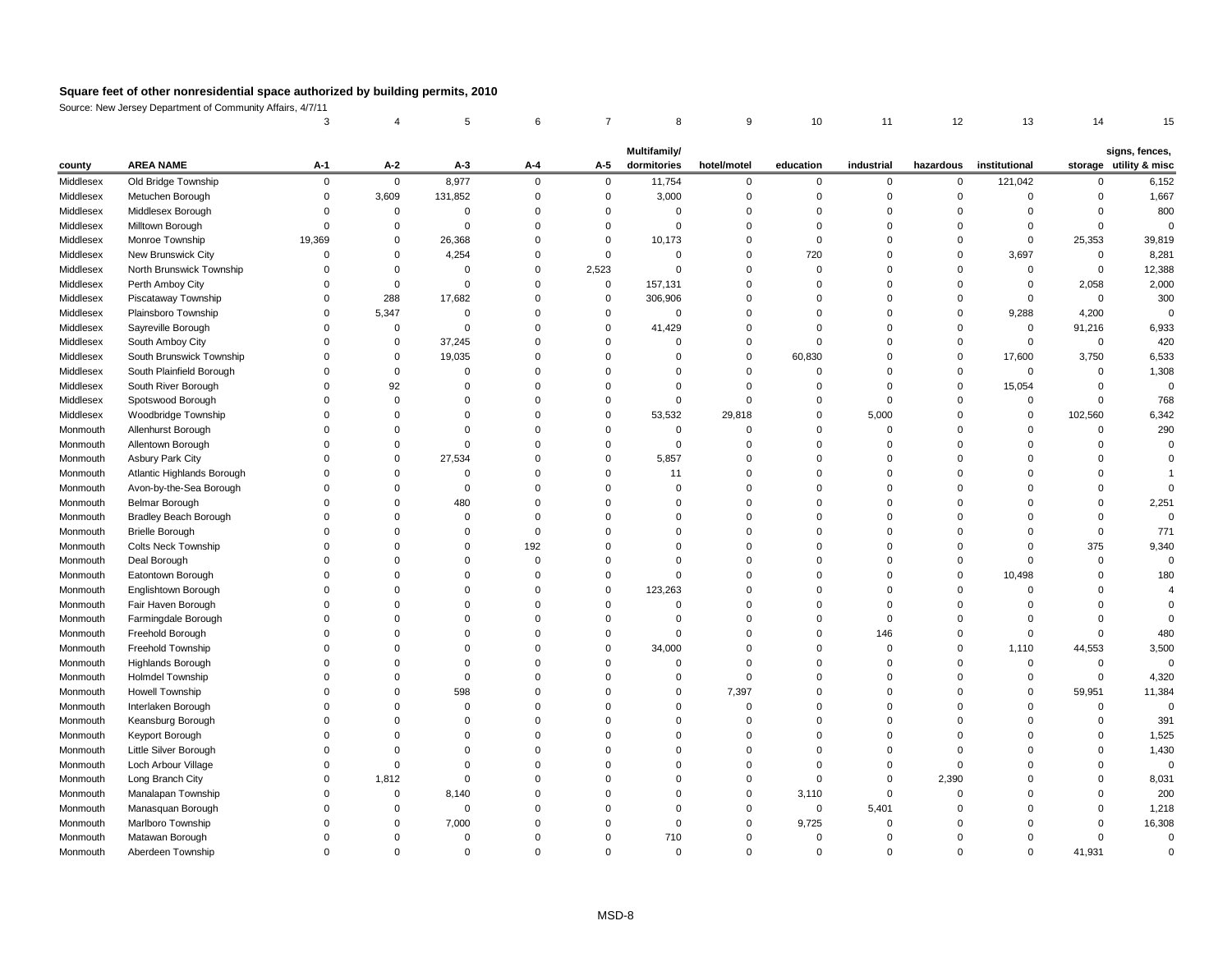Source: New Jersey Department of Community Affairs, 4/7/11

|               |                                |       |                |             |          |             | Multifamily/ |             |           |            |           |               |          | signs, fences,         |
|---------------|--------------------------------|-------|----------------|-------------|----------|-------------|--------------|-------------|-----------|------------|-----------|---------------|----------|------------------------|
| county        | <b>AREA NAME</b>               | $A-1$ | $A-2$          | $A-3$       | $A-4$    | $A-5$       | dormitories  | hotel/motel | education | industrial | hazardous | institutional |          | storage utility & misc |
| Monmouth      | Middletown Township            |       | $\Omega$       | $\mathbf 0$ | $\Omega$ | $\mathbf 0$ | 51,825       | 0           | 24,592    | $\Omega$   | $\Omega$  | 0             | 1,028    |                        |
| Monmouth      | Millstone Township             |       |                |             |          |             |              |             |           |            |           | 0             | 14,400   | 48,509                 |
| Monmouth      | Monmouth Beach Borough         |       |                |             |          |             |              |             |           |            |           | $\Omega$      | $\Omega$ | 1,216                  |
| Monmouth      | Neptune Township               |       |                |             |          |             |              |             |           |            |           | 11,500        |          | 345                    |
| Monmouth      | Neptune City Borough           |       |                |             |          |             |              |             |           |            |           | $\Omega$      |          | 2,836                  |
| Monmouth      | <b>Tinton Falls Borough</b>    |       |                | 20,880      |          | $\Omega$    | 41,900       |             |           |            |           |               |          | 5,914                  |
| Monmouth      | Ocean Township                 |       |                |             |          | $\Omega$    | 11,202       |             |           |            |           |               |          | 2,592                  |
| Monmouth      | Oceanport Borough              |       |                |             |          |             |              |             |           |            |           |               |          | 1,058                  |
| Monmouth      | <b>Hazlet Township</b>         |       |                |             |          |             |              |             |           |            |           |               |          |                        |
| Monmouth      | Red Bank Borough               |       |                |             |          |             |              |             |           |            |           |               |          | 4,161                  |
| Monmouth      | Roosevelt Borough              |       |                |             |          |             |              |             |           |            |           | 0             | 2,450    |                        |
| Monmouth      | Rumson Borough                 |       |                |             |          |             |              |             | 597       |            |           |               |          |                        |
| Monmouth      | Sea Bright Borough             |       |                |             |          |             |              |             |           |            |           |               |          |                        |
| Monmouth      | Sea Girt Borough               |       |                |             |          |             |              |             |           |            |           | $\Omega$      | 2,205    |                        |
| Monmouth      | Shrewsbury Borough             |       |                |             |          |             |              |             |           |            |           |               |          |                        |
| Monmouth      | Shrewsbury Township            |       |                |             |          |             |              |             |           |            |           |               |          | 120                    |
| Monmouth      | Lake Como Borough              |       |                |             |          |             |              |             |           |            |           |               |          | 252                    |
| Monmouth      | Spring Lake Borough            |       |                |             |          |             |              | 6,359       |           |            |           |               |          | 482                    |
| Monmouth      | Spring Lake Heights Boro       |       |                |             |          |             |              |             |           |            |           |               |          | 1,652                  |
| Monmouth      | Union Beach Borough            |       | $\Omega$       | 288         |          |             |              |             |           |            |           | $\Omega$      |          | 379                    |
| Monmouth      | <b>Upper Freehold Township</b> |       |                |             |          |             |              |             |           |            |           | $\Omega$      | 68,683   | 10,468                 |
| Monmouth      | Wall Township                  |       |                |             |          |             |              |             |           |            |           | 42,078        |          | 13,648                 |
| Monmouth      | West Long Branch Borough       |       |                |             |          | $\Omega$    | 196,948      |             |           |            |           |               |          | 11,625                 |
| Morris        | <b>Boonton Town</b>            |       |                |             |          |             |              |             |           |            |           | ∩             |          | 280                    |
| Morris        | <b>Boonton Township</b>        |       |                |             |          |             |              |             |           |            |           | 682           |          | 101                    |
| Morris        | <b>Butler Borough</b>          |       |                |             |          |             |              |             |           |            |           |               |          | 1,340                  |
| Morris        | Chatham Borough                |       |                |             |          |             |              |             |           |            |           |               |          |                        |
| Morris        | Chatham Township               |       |                |             |          |             | 37,703       |             |           |            |           |               |          | 3,387                  |
| Morris        | Chester Borough                |       |                |             |          |             |              |             |           |            |           |               |          |                        |
| Morris        | <b>Chester Township</b>        |       |                |             |          |             |              |             |           |            |           |               |          | 6,132                  |
| Morris        | Denville Township              |       |                |             |          |             |              |             |           |            |           |               |          | 3,782                  |
| Morris        | Dover Town                     |       |                |             |          |             |              |             |           |            |           |               |          | 308                    |
| Morris        | East Hanover Township          |       |                |             |          |             |              |             |           |            |           |               |          |                        |
| Morris        | Florham Park Borough           |       | 4,035          |             |          |             |              |             |           |            |           |               |          |                        |
| Morris        | Hanover Township               |       | $\Omega$       | 4,033       |          | $\Omega$    | 49,870       |             |           |            |           | ∩             | 2,439    |                        |
| Morris        | Harding Township               |       |                |             |          |             |              |             |           |            |           |               |          | 5,537                  |
| Morris        | Jefferson Township             |       |                |             |          |             |              |             |           |            |           |               |          | 14,146                 |
| Morris        | Kinnelon Borough               |       |                |             |          |             |              |             |           |            |           |               |          | 0                      |
| <b>Morris</b> | Lincoln Park Borough           |       |                |             |          |             |              |             |           |            |           |               |          | 1,428                  |
| Morris        | Madison Borough                |       |                | 4,800       |          |             |              |             |           |            |           |               |          | 4,429                  |
| Morris        | Mendham Borough                |       |                |             |          |             |              |             |           |            |           |               |          | 1,660                  |
| Morris        | Mendham Township               |       |                |             |          |             |              |             |           |            |           |               |          |                        |
| Morris        | Mine Hill Township             |       |                |             |          |             |              |             |           |            |           |               |          |                        |
| Morris        | Montville Township             |       |                |             |          |             |              |             |           |            |           |               |          | 19,120                 |
| Morris        | Morris Township                |       | 7,320          |             |          |             |              |             |           |            |           | $\Omega$      | 7,681    |                        |
| Morris        | Morris Plains Borough          |       | 0              |             |          |             |              |             |           |            |           |               |          |                        |
| Morris        | Morristown Town                |       | $\overline{0}$ |             |          | $\mathbf 0$ | 3,911        |             | O         |            |           | $\Omega$      | 0        | 2,059                  |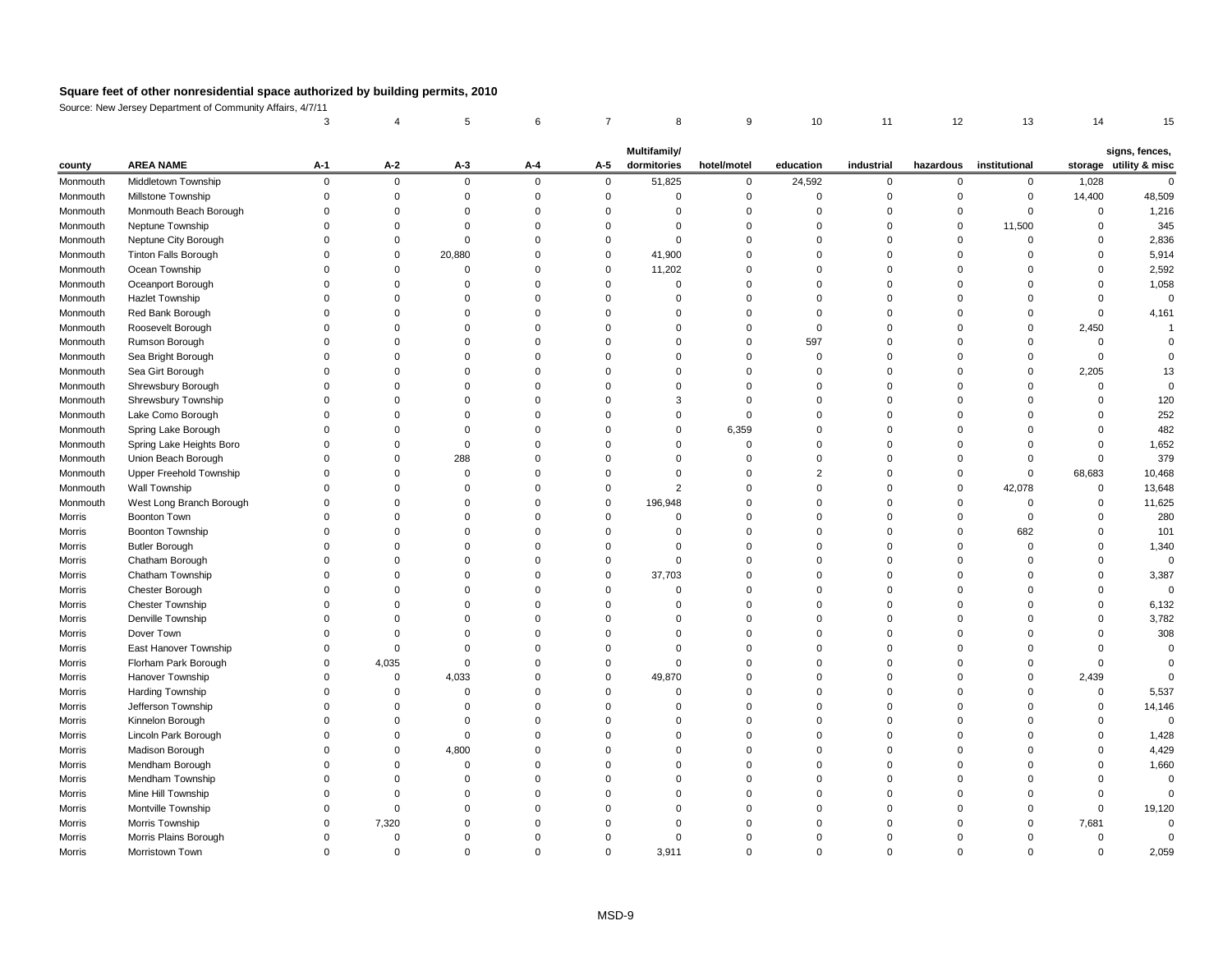Source: New Jersey Department of Community Affairs, 4/7/11

|               |                            |       |                |             |        |             | Multifamily/ |             |             |            |           |               |          | signs, fences,         |
|---------------|----------------------------|-------|----------------|-------------|--------|-------------|--------------|-------------|-------------|------------|-----------|---------------|----------|------------------------|
| county        | <b>AREA NAME</b>           | $A-1$ | $A-2$          | $A-3$       | $A-4$  | $A-5$       | dormitories  | hotel/motel | education   | industrial | hazardous | institutional |          | storage utility & misc |
| Morris        | Mountain Lakes Borough     |       | $\overline{0}$ | $\mathbf 0$ | ∩      | $\mathbf 0$ | $\mathbf 0$  | $\Omega$    | $\mathbf 0$ | $\Omega$   |           | $\Omega$      |          |                        |
| <b>Morris</b> | Mount Arlington Borough    |       |                |             |        |             | 46,725       |             |             |            |           |               |          | 2,159                  |
| <b>Morris</b> | Mount Olive Township       |       |                |             |        |             |              |             |             |            |           |               |          | 4,072                  |
| Morris        | Netcong Borough            |       |                |             |        |             |              |             |             |            |           |               |          |                        |
| <b>Morris</b> | Parsippany-Troy Hills Twp  |       | 2,556          | 742         |        |             |              |             | 0           | 4,826      |           |               |          | 1,456                  |
| <b>Morris</b> | Long Hill Township         |       |                |             |        |             |              |             |             |            |           |               | 312      | 3,600                  |
| <b>Morris</b> | Pequannock Township        |       |                |             |        |             |              |             |             |            |           | $\Omega$      | $\Omega$ | 1,850                  |
| <b>Morris</b> | Randolph Township          |       |                |             |        |             | $\Omega$     |             | 7,222       |            |           |               |          |                        |
| <b>Morris</b> | Riverdale Borough          |       |                |             |        | $\Omega$    | 68,982       |             | ∩           |            |           |               |          |                        |
| <b>Morris</b> | Rockaway Borough           |       |                |             |        |             |              |             |             |            |           |               |          | 394                    |
| <b>Morris</b> | Rockaway Township          |       |                |             |        |             |              |             | 0           | $\Omega$   |           |               |          | 13,476                 |
| <b>Morris</b> | Roxbury Township           |       |                |             |        | 1,344       |              |             | 0           | 3,200      |           |               |          | 400                    |
| <b>Morris</b> | Victory Gardens Borough    |       |                |             |        | $\Omega$    | ∩            |             |             |            |           |               |          |                        |
| <b>Morris</b> | Washington Township        |       |                | 6,599       |        | 3,528       | 11,733       |             |             |            |           | $\Omega$      | 7,200    |                        |
| Morris        | Wharton Borough            |       |                |             |        | $\Omega$    | ∩            |             |             |            |           | $\Omega$      | $\Omega$ | 1,536                  |
| Ocean         | Barnegat Light Borough     |       |                |             |        |             |              |             |             |            |           |               |          |                        |
| Ocean         | Bay Head Borough           |       |                |             |        |             |              |             |             |            |           |               |          | 840                    |
| Ocean         | Beach Haven Borough        |       |                | 406         |        |             |              |             |             |            |           |               |          | 129                    |
| Ocean         | Beachwood Borough          |       |                | $\Omega$    |        |             |              |             | 2,038       |            |           |               |          | 15,814                 |
| Ocean         | <b>Berkeley Township</b>   |       | 0              | 675         |        |             |              |             | $\Omega$    |            |           |               |          |                        |
| Ocean         | <b>Brick Township</b>      |       | $\Omega$       | 8,625       |        |             |              |             | $\mathbf 0$ | 1,387      |           |               | 320      | 5,759                  |
| Ocean         | <b>Toms River Township</b> |       | 808            | 1,080       |        | $\Omega$    | 416,900      |             | 768         |            |           | $\Omega$      | 6,880    | 9,476                  |
| Ocean         | Eagleswood Township        |       | 0              |             |        |             |              |             |             |            |           |               |          | 7,510                  |
| Ocean         | Harvey Cedars Borough      |       |                |             |        |             |              |             |             |            |           |               |          |                        |
| Ocean         | Island Heights Borough     |       |                |             |        |             |              |             |             |            |           |               |          | 750                    |
| Ocean         | Jackson Township           |       | 4,185          | 1,029       |        |             | 121,756      |             |             |            |           | 18,232        | 5,044    | 33,217                 |
| Ocean         | Lacey Township             |       | 697            | 19,753      |        |             | 101,078      |             |             | 8,268      |           | $\Omega$      | $\Omega$ | 10,554                 |
| Ocean         | Lakehurst Borough          |       |                |             |        |             |              | 178         |             |            |           |               |          |                        |
| Ocean         | Lakewood Township          |       |                | 31,557      |        |             | 295,224      | $\mathbf 0$ | 119,786     | 448        |           | 2,147         | 5,906    | 775                    |
| Ocean         | Lavallette Borough         |       |                |             |        |             |              |             | 0           |            |           | $\Omega$      |          |                        |
| Ocean         | Little Egg Harbor Township |       |                |             | 18,504 |             |              |             |             |            |           |               |          |                        |
| Ocean         | Long Beach Township        |       | 15,096         |             |        |             |              |             |             |            |           | $\Omega$      |          |                        |
| Ocean         | Manchester Township        |       |                |             |        |             |              |             |             |            |           | $\Omega$      | 13,300   |                        |
| Ocean         | Mantoloking Borough        |       |                |             |        |             |              |             |             |            |           |               |          |                        |
| Ocean         | Ocean Township             |       |                |             |        |             |              |             |             |            |           |               |          |                        |
| Ocean         | Ocean Gate Borough         |       |                |             |        |             |              |             |             |            |           |               |          |                        |
| Ocean         | Pine Beach Borough         |       |                |             |        |             |              |             |             |            |           |               |          |                        |
| Ocean         | <b>Plumsted Township</b>   |       |                | 400         |        |             |              |             |             |            |           | $\Omega$      | 6,000    | 12,906                 |
| Ocean         | Point Pleasant Borough     |       |                |             |        |             |              |             |             |            |           |               |          |                        |
| Ocean         | Point Pleasant Beach Boro  |       |                |             |        |             |              |             |             |            |           |               |          |                        |
| Ocean         | Seaside Heights Borough    |       | 47,172         |             |        |             |              | 331         |             |            |           |               |          |                        |
| Ocean         | Seaside Park Borough       |       |                |             |        |             |              |             |             |            |           |               |          | 455                    |
| Ocean         | Ship Bottom Borough        |       |                |             |        |             |              | 2,078       |             |            |           |               |          |                        |
| Ocean         | South Toms River Borough   |       |                |             |        |             |              |             |             |            |           |               |          | 1,702                  |
| Ocean         | <b>Stafford Township</b>   |       | 7,619          | 25,485      |        |             |              |             |             |            |           | 9,009         |          | 17,898                 |
| Ocean         | Surf City Borough          |       | 0              |             |        |             |              |             |             |            |           |               |          | 10                     |
| Ocean         | <b>Tuckerton Borough</b>   |       | $\overline{0}$ |             |        |             | 0            | 0           |             |            |           | $\Omega$      |          | 33,213                 |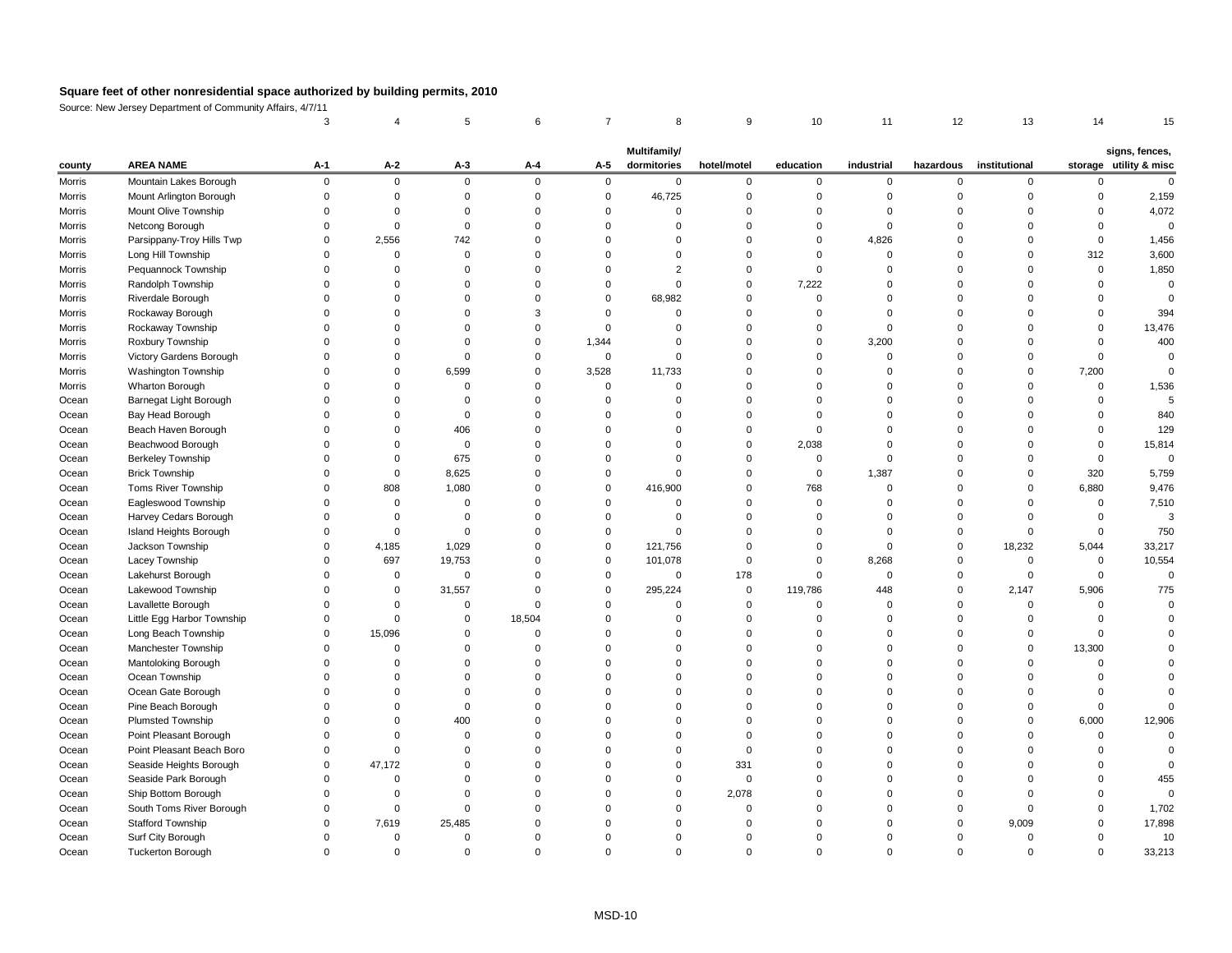Source: New Jersey Department of Community Affairs, 4/7/11

|          |                               | <b>Multifamily/</b> |                |                |          |          |             |             |           |            |           |               |          | signs, fences,         |
|----------|-------------------------------|---------------------|----------------|----------------|----------|----------|-------------|-------------|-----------|------------|-----------|---------------|----------|------------------------|
| county   | <b>AREA NAME</b>              | $A-1$               | $A-2$          | $A-3$          | $A-4$    | $A-5$    | dormitories | hotel/motel | education | industrial | hazardous | institutional |          | storage utility & misc |
| Ocean    | <b>Barnegat Township</b>      | $\Omega$            | $\mathbf 0$    | $\mathbf 0$    | $\Omega$ | $\Omega$ | $\Omega$    | $\Omega$    | $\Omega$  | $\Omega$   | $\Omega$  | 4,000         | 5,184    | 1,328                  |
| Passaic  | <b>Bloomingdale Borough</b>   |                     |                |                |          |          | 0           |             |           |            |           |               |          | 377                    |
| Passaic  | <b>Clifton City</b>           |                     |                | $\Omega$       |          | 400      | 83,194      |             |           |            |           |               |          | 1,200                  |
| Passaic  | Haledon Borough               |                     |                | 802            |          |          |             |             |           |            |           |               |          |                        |
| Passaic  | Hawthorne Borough             |                     |                |                |          |          |             |             |           |            |           |               |          | 1,512                  |
| Passaic  | Little Falls Township         |                     |                |                |          |          |             |             |           |            |           |               | 810      | 964                    |
| Passaic  | North Haledon Borough         |                     |                |                |          |          | ∩           |             |           |            |           |               |          | 768                    |
| Passaic  | Passaic City                  |                     |                |                |          |          | $\Omega$    |             |           | 4,026      |           |               | 13,028   | 1,646                  |
| Passaic  | Paterson City                 |                     | 712            |                |          | $\Omega$ | 237,120     |             | 60        |            |           | 9,102         | 370,354  | 990                    |
| Passaic  | Pompton Lakes Borough         |                     |                |                |          |          |             |             |           |            |           |               |          |                        |
| Passaic  | Prospect Park Borough         |                     |                |                |          |          |             |             |           |            |           |               |          |                        |
| Passaic  | Ringwood Borough              |                     |                |                |          |          |             |             | 757       |            |           |               |          | 308                    |
| Passaic  | <b>Totowa Borough</b>         |                     |                |                |          |          |             |             |           |            |           |               |          |                        |
| Passaic  | Wanaque Borough               |                     |                |                |          |          |             |             |           |            |           |               | 400      | 768                    |
| Passaic  | Wayne Township                |                     |                |                |          |          | ∩           |             |           |            |           |               |          |                        |
| Passaic  | <b>West Milford Township</b>  |                     |                | 8,613          |          |          | $\Omega$    |             |           |            |           |               |          | 9,387                  |
| Passaic  | Woodland Park Borough         |                     |                |                |          |          | 22,190      |             |           |            |           |               |          | 780                    |
| Salem    | <b>Alloway Township</b>       |                     |                |                |          |          |             |             |           |            |           |               |          | 18,157                 |
| Salem    | Elmer Borough                 |                     |                |                |          |          |             |             |           |            |           | 6,855         |          | 1,756                  |
| Salem    | Elsinboro Township            |                     |                |                |          |          |             |             |           |            |           |               |          | 1,200                  |
| Salem    | Lower Alloways Creek Twp      |                     |                |                |          |          |             |             |           |            |           |               |          | 11,760                 |
| Salem    | Mannington Township           |                     |                |                |          |          |             |             |           |            |           |               | 17,470   | 4,853                  |
| Salem    | <b>Oldmans Township</b>       |                     |                |                |          |          | 11,886      | 3,657       |           |            |           |               | 1,668    | 7,160                  |
| Salem    | Penns Grove Borough           |                     |                |                |          |          |             |             |           |            |           |               |          |                        |
| Salem    | Pennsville Township           |                     |                |                |          | 2,752    |             |             |           | 12,505     |           |               |          | 8,560                  |
| Salem    | Pilesgrove Township           |                     |                |                |          |          |             |             |           |            |           |               |          | 10,872                 |
| Salem    | Pittsgrove Township           |                     | 2,029          |                |          |          | $\Omega$    |             |           | 3,430      |           |               |          | 15,793                 |
| Salem    | Quinton Township              | 7,777               |                |                |          |          |             |             |           |            |           |               |          | 8,044                  |
| Salem    | Salem City                    |                     |                |                |          |          |             |             |           |            |           |               |          |                        |
| Salem    | <b>Carneys Point Township</b> |                     |                |                |          |          |             |             |           |            |           |               | 4,800    | 676                    |
| Salem    | Upper Pittsgrove Township     |                     |                |                |          |          |             |             |           |            |           |               | 19,080   | 20,748                 |
| Salem    | Woodstown Borough             |                     |                | 5,799          |          |          | 16,560      |             |           |            |           |               | $\Omega$ | 2,066                  |
| Somerset | <b>Bedminster Township</b>    |                     |                | $\Omega$       |          |          |             |             |           |            |           |               |          | 360                    |
| Somerset | <b>Bernards Township</b>      |                     |                | 10,817         |          |          |             | 160         |           |            |           | 1,274         | 265      | 6,976                  |
| Somerset | Bernardsville Borough         |                     |                |                |          |          |             | ∩           |           |            |           |               |          | 3,268                  |
| Somerset | Bound Brook Borough           |                     |                |                |          |          |             |             |           |            |           |               |          | 968                    |
| Somerset | Branchburg Township           |                     | 451            |                |          |          |             |             |           |            |           |               | 10,995   | 9,480                  |
| Somerset | <b>Bridgewater Township</b>   |                     | 8,765          |                |          |          |             |             |           |            |           | 9,189         | $\Omega$ | 107,631                |
| Somerset | Far Hills Borough             |                     | 0              |                |          |          |             |             |           |            |           | $\Omega$      |          |                        |
| Somerset | Franklin Township             |                     | 1,974          | 49,439         | 28,431   |          | 185,433     |             | 25,556    |            |           | $\Omega$      | 135,999  | 6,975                  |
| Somerset | Green Brook Township          |                     |                | $\overline{0}$ |          |          |             |             |           |            |           |               | $\Omega$ |                        |
| Somerset | Hillsborough Township         |                     | 0              | 22,085         |          |          |             |             |           |            |           | 102,808       | 26,412   | 8,428                  |
| Somerset | Manville Borough              |                     |                |                |          |          |             |             |           |            |           |               |          | 1,136                  |
| Somerset | Millstone Borough             |                     |                |                |          |          |             |             |           |            |           |               |          | 241                    |
| Somerset | Montgomery Township           |                     | 19,476         |                |          |          |             |             | 1,750     |            | 8,638     | 10,000        | 16,000   | 13,322                 |
| Somerset | North Plainfield Borough      |                     |                |                |          |          |             |             |           |            | 0         |               |          | 0                      |
| Somerset | Peapack-Gladstone Boro        | 0                   | $\overline{0}$ | 13,680         |          |          | $\Omega$    |             |           |            |           |               | $\Omega$ | 4,004                  |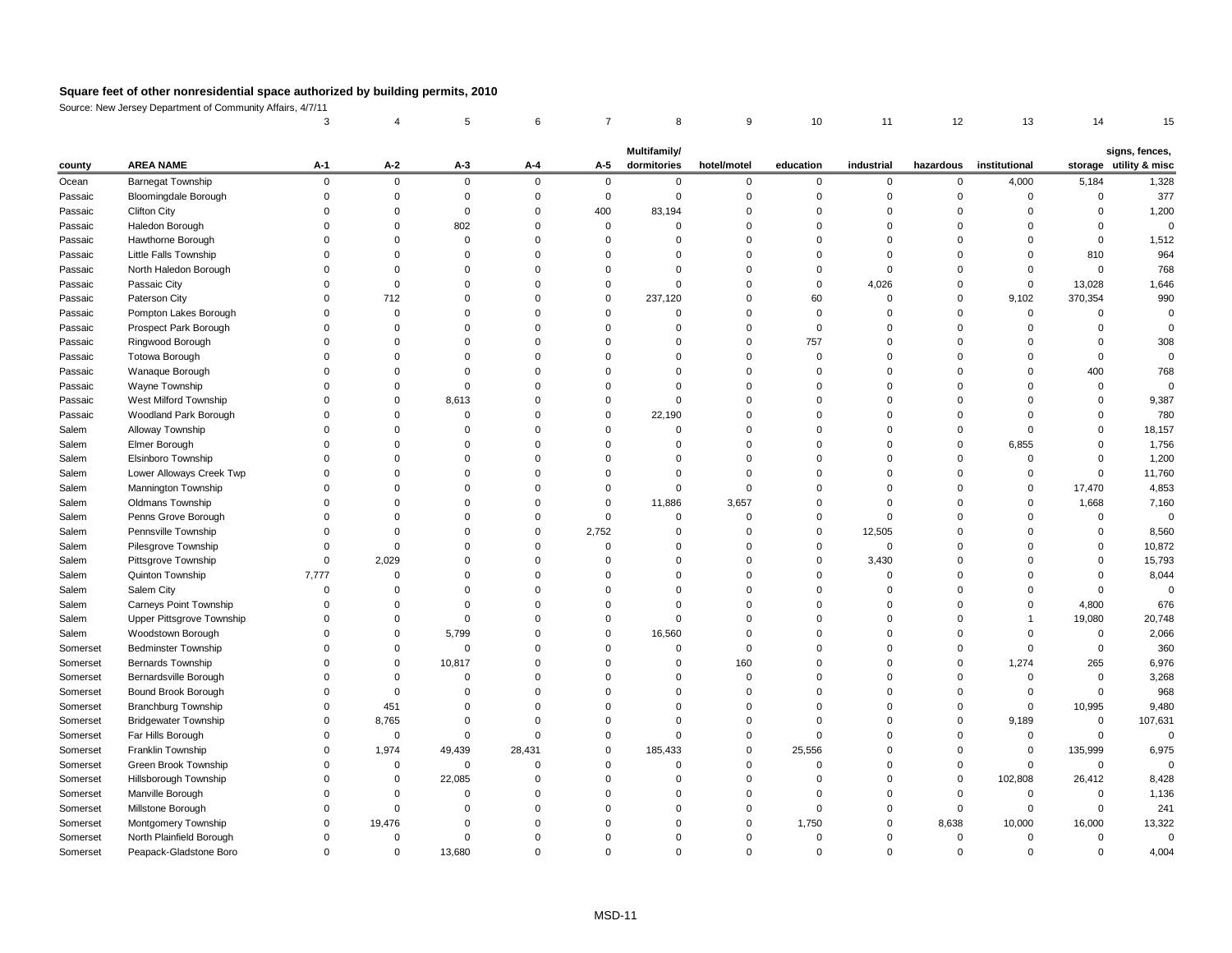Source: New Jersey Department of Community Affairs, 4/7/11

| <b>AREA NAME</b><br>storage utility & misc<br>$A-1$<br>$A-2$<br>$A-3$<br>dormitories<br>$A-4$<br>$A-5$<br>hotel/motel<br>education<br>industrial<br>hazardous<br>institutional<br>county<br>Raritan Borough<br>$\overline{0}$<br>Somerset<br>$\Omega$<br>$\mathbf 0$<br>$\mathbf 0$<br>$\Omega$<br>$\Omega$<br>$\Omega$<br>$\Omega$<br>$\Omega$<br>0<br>$\Omega$<br>Rocky Hill Borough<br>Somerset<br>$\Omega$<br>Somerville Borough<br>24,372<br>1,280<br>Somerset<br>$\Omega$<br>South Bound Brook Boro<br>Somerset<br>$\Omega$<br>24,902<br>Warren Township<br>Somerset<br>Watchung Borough<br>Somerset<br>$\Omega$<br>Andover Borough<br><b>Sussex</b><br>$\Omega$<br>Andover Township<br>38<br>Sussex<br><b>Branchville Borough</b><br><b>Sussex</b><br>$\Omega$<br><b>Byram Township</b><br>1,775<br>Sussex<br>0<br>0<br>Frankford Township<br>397<br><b>Sussex</b><br>Franklin Borough<br>Sussex<br>Fredon Township<br>Sussex<br>Green Township<br>Sussex<br>Hamburg Borough<br>5,283<br>Sussex<br>Hampton Township<br>336<br>1,344<br>Sussex<br>Hardyston Township<br>5,000<br>1,200<br>Sussex<br>0<br>Hopatcong Borough<br>7,500<br>9,600<br>Sussex<br>Lafayette Township<br>Sussex<br>Montague Township<br><b>Sussex</b><br>Newton Town<br>61,417<br>Sussex<br>Ogdensburg Borough<br><b>Sussex</b><br>Sandyston Township<br><b>Sussex</b><br>Sparta Township<br>33,230<br>3,120<br>Sussex<br>Stanhope Borough<br>Sussex<br><b>Stillwater Township</b><br>2,160<br>2,667<br><b>Sussex</b><br>Sussex Borough<br><b>Sussex</b><br>$\Omega$<br>$\Omega$<br>$\Omega$<br>0<br>Vernon Township<br>Sussex<br>2,545<br>238<br>4,800<br><b>Walpack Township</b><br>Sussex<br>$\mathbf 0$<br>Wantage Township<br>Sussex<br>16,120<br>Berkeley Heights Township<br>Union<br><b>Clark Township</b><br>Union<br>16,531<br>Cranford Township<br>445<br>Union<br>Elizabeth City<br>118,022<br>528,258<br>Union<br>Fanwood Borough<br>Union<br>$\Omega$<br>Garwood Borough<br>Union<br>Hillside Township<br>570<br>3,780<br>Union<br>Kenilworth Borough<br>2,267<br>Union<br>$\Omega$<br>0<br>∩<br><b>Linden City</b><br>11,102<br>35,000<br>8,444<br>27,556<br>Union<br>$\Omega$<br>Mountainside Borough<br>Union<br>New Providence Borough<br>1,730<br>Union<br>0<br><b>Plainfield City</b><br>Union<br><b>Rahway City</b><br>800<br>Union<br>Roselle Borough<br>18,430<br>Union<br>616<br>Roselle Park Borough<br>Union<br>Scotch Plains Township<br>Union<br>$\Omega$<br>$\Omega$ |       |                      |              |   |  |   |          |         |   |     |  |          |  |                |        |
|--------------------------------------------------------------------------------------------------------------------------------------------------------------------------------------------------------------------------------------------------------------------------------------------------------------------------------------------------------------------------------------------------------------------------------------------------------------------------------------------------------------------------------------------------------------------------------------------------------------------------------------------------------------------------------------------------------------------------------------------------------------------------------------------------------------------------------------------------------------------------------------------------------------------------------------------------------------------------------------------------------------------------------------------------------------------------------------------------------------------------------------------------------------------------------------------------------------------------------------------------------------------------------------------------------------------------------------------------------------------------------------------------------------------------------------------------------------------------------------------------------------------------------------------------------------------------------------------------------------------------------------------------------------------------------------------------------------------------------------------------------------------------------------------------------------------------------------------------------------------------------------------------------------------------------------------------------------------------------------------------------------------------------------------------------------------------------------------------------------------------------------------------------------------------------------------------------------------------------------------------------------------------------------------------------------------------------------------------------------------------------------------------------------------------------------------------------------------------------|-------|----------------------|--------------|---|--|---|----------|---------|---|-----|--|----------|--|----------------|--------|
|                                                                                                                                                                                                                                                                                                                                                                                                                                                                                                                                                                                                                                                                                                                                                                                                                                                                                                                                                                                                                                                                                                                                                                                                                                                                                                                                                                                                                                                                                                                                                                                                                                                                                                                                                                                                                                                                                                                                                                                                                                                                                                                                                                                                                                                                                                                                                                                                                                                                                |       |                      | Multifamily/ |   |  |   |          |         |   |     |  |          |  | signs, fences, |        |
|                                                                                                                                                                                                                                                                                                                                                                                                                                                                                                                                                                                                                                                                                                                                                                                                                                                                                                                                                                                                                                                                                                                                                                                                                                                                                                                                                                                                                                                                                                                                                                                                                                                                                                                                                                                                                                                                                                                                                                                                                                                                                                                                                                                                                                                                                                                                                                                                                                                                                |       |                      |              |   |  |   |          |         |   |     |  |          |  |                | 2,800  |
|                                                                                                                                                                                                                                                                                                                                                                                                                                                                                                                                                                                                                                                                                                                                                                                                                                                                                                                                                                                                                                                                                                                                                                                                                                                                                                                                                                                                                                                                                                                                                                                                                                                                                                                                                                                                                                                                                                                                                                                                                                                                                                                                                                                                                                                                                                                                                                                                                                                                                |       |                      |              |   |  |   |          |         |   |     |  |          |  |                | 21     |
|                                                                                                                                                                                                                                                                                                                                                                                                                                                                                                                                                                                                                                                                                                                                                                                                                                                                                                                                                                                                                                                                                                                                                                                                                                                                                                                                                                                                                                                                                                                                                                                                                                                                                                                                                                                                                                                                                                                                                                                                                                                                                                                                                                                                                                                                                                                                                                                                                                                                                |       |                      |              |   |  |   |          |         |   |     |  |          |  |                | 171    |
|                                                                                                                                                                                                                                                                                                                                                                                                                                                                                                                                                                                                                                                                                                                                                                                                                                                                                                                                                                                                                                                                                                                                                                                                                                                                                                                                                                                                                                                                                                                                                                                                                                                                                                                                                                                                                                                                                                                                                                                                                                                                                                                                                                                                                                                                                                                                                                                                                                                                                |       |                      |              |   |  |   |          |         |   |     |  |          |  |                |        |
|                                                                                                                                                                                                                                                                                                                                                                                                                                                                                                                                                                                                                                                                                                                                                                                                                                                                                                                                                                                                                                                                                                                                                                                                                                                                                                                                                                                                                                                                                                                                                                                                                                                                                                                                                                                                                                                                                                                                                                                                                                                                                                                                                                                                                                                                                                                                                                                                                                                                                |       |                      |              |   |  |   |          |         |   |     |  |          |  |                | 3,378  |
|                                                                                                                                                                                                                                                                                                                                                                                                                                                                                                                                                                                                                                                                                                                                                                                                                                                                                                                                                                                                                                                                                                                                                                                                                                                                                                                                                                                                                                                                                                                                                                                                                                                                                                                                                                                                                                                                                                                                                                                                                                                                                                                                                                                                                                                                                                                                                                                                                                                                                |       |                      |              |   |  |   |          |         |   |     |  |          |  |                | 96     |
|                                                                                                                                                                                                                                                                                                                                                                                                                                                                                                                                                                                                                                                                                                                                                                                                                                                                                                                                                                                                                                                                                                                                                                                                                                                                                                                                                                                                                                                                                                                                                                                                                                                                                                                                                                                                                                                                                                                                                                                                                                                                                                                                                                                                                                                                                                                                                                                                                                                                                |       |                      |              |   |  |   |          |         |   |     |  |          |  |                |        |
|                                                                                                                                                                                                                                                                                                                                                                                                                                                                                                                                                                                                                                                                                                                                                                                                                                                                                                                                                                                                                                                                                                                                                                                                                                                                                                                                                                                                                                                                                                                                                                                                                                                                                                                                                                                                                                                                                                                                                                                                                                                                                                                                                                                                                                                                                                                                                                                                                                                                                |       |                      |              |   |  |   |          |         |   |     |  |          |  |                | 5,865  |
|                                                                                                                                                                                                                                                                                                                                                                                                                                                                                                                                                                                                                                                                                                                                                                                                                                                                                                                                                                                                                                                                                                                                                                                                                                                                                                                                                                                                                                                                                                                                                                                                                                                                                                                                                                                                                                                                                                                                                                                                                                                                                                                                                                                                                                                                                                                                                                                                                                                                                |       |                      |              |   |  |   |          |         |   |     |  |          |  |                | 464    |
|                                                                                                                                                                                                                                                                                                                                                                                                                                                                                                                                                                                                                                                                                                                                                                                                                                                                                                                                                                                                                                                                                                                                                                                                                                                                                                                                                                                                                                                                                                                                                                                                                                                                                                                                                                                                                                                                                                                                                                                                                                                                                                                                                                                                                                                                                                                                                                                                                                                                                |       |                      |              |   |  |   |          |         |   |     |  |          |  |                | 1,714  |
|                                                                                                                                                                                                                                                                                                                                                                                                                                                                                                                                                                                                                                                                                                                                                                                                                                                                                                                                                                                                                                                                                                                                                                                                                                                                                                                                                                                                                                                                                                                                                                                                                                                                                                                                                                                                                                                                                                                                                                                                                                                                                                                                                                                                                                                                                                                                                                                                                                                                                |       |                      |              |   |  |   |          |         |   |     |  |          |  |                | 10,232 |
|                                                                                                                                                                                                                                                                                                                                                                                                                                                                                                                                                                                                                                                                                                                                                                                                                                                                                                                                                                                                                                                                                                                                                                                                                                                                                                                                                                                                                                                                                                                                                                                                                                                                                                                                                                                                                                                                                                                                                                                                                                                                                                                                                                                                                                                                                                                                                                                                                                                                                |       |                      |              |   |  |   |          |         |   |     |  |          |  |                |        |
|                                                                                                                                                                                                                                                                                                                                                                                                                                                                                                                                                                                                                                                                                                                                                                                                                                                                                                                                                                                                                                                                                                                                                                                                                                                                                                                                                                                                                                                                                                                                                                                                                                                                                                                                                                                                                                                                                                                                                                                                                                                                                                                                                                                                                                                                                                                                                                                                                                                                                |       |                      |              |   |  |   |          |         |   |     |  |          |  |                | 3,596  |
|                                                                                                                                                                                                                                                                                                                                                                                                                                                                                                                                                                                                                                                                                                                                                                                                                                                                                                                                                                                                                                                                                                                                                                                                                                                                                                                                                                                                                                                                                                                                                                                                                                                                                                                                                                                                                                                                                                                                                                                                                                                                                                                                                                                                                                                                                                                                                                                                                                                                                |       |                      |              |   |  |   |          |         |   |     |  |          |  |                | 8,969  |
|                                                                                                                                                                                                                                                                                                                                                                                                                                                                                                                                                                                                                                                                                                                                                                                                                                                                                                                                                                                                                                                                                                                                                                                                                                                                                                                                                                                                                                                                                                                                                                                                                                                                                                                                                                                                                                                                                                                                                                                                                                                                                                                                                                                                                                                                                                                                                                                                                                                                                |       |                      |              |   |  |   |          |         |   |     |  |          |  |                | 540    |
|                                                                                                                                                                                                                                                                                                                                                                                                                                                                                                                                                                                                                                                                                                                                                                                                                                                                                                                                                                                                                                                                                                                                                                                                                                                                                                                                                                                                                                                                                                                                                                                                                                                                                                                                                                                                                                                                                                                                                                                                                                                                                                                                                                                                                                                                                                                                                                                                                                                                                |       |                      |              |   |  |   |          |         |   |     |  |          |  |                | 13,940 |
|                                                                                                                                                                                                                                                                                                                                                                                                                                                                                                                                                                                                                                                                                                                                                                                                                                                                                                                                                                                                                                                                                                                                                                                                                                                                                                                                                                                                                                                                                                                                                                                                                                                                                                                                                                                                                                                                                                                                                                                                                                                                                                                                                                                                                                                                                                                                                                                                                                                                                |       |                      |              |   |  |   |          |         |   |     |  |          |  |                | 22,484 |
|                                                                                                                                                                                                                                                                                                                                                                                                                                                                                                                                                                                                                                                                                                                                                                                                                                                                                                                                                                                                                                                                                                                                                                                                                                                                                                                                                                                                                                                                                                                                                                                                                                                                                                                                                                                                                                                                                                                                                                                                                                                                                                                                                                                                                                                                                                                                                                                                                                                                                |       |                      |              |   |  |   |          |         |   |     |  |          |  |                | 2,138  |
|                                                                                                                                                                                                                                                                                                                                                                                                                                                                                                                                                                                                                                                                                                                                                                                                                                                                                                                                                                                                                                                                                                                                                                                                                                                                                                                                                                                                                                                                                                                                                                                                                                                                                                                                                                                                                                                                                                                                                                                                                                                                                                                                                                                                                                                                                                                                                                                                                                                                                |       |                      |              |   |  |   |          |         |   |     |  |          |  |                | 5,297  |
|                                                                                                                                                                                                                                                                                                                                                                                                                                                                                                                                                                                                                                                                                                                                                                                                                                                                                                                                                                                                                                                                                                                                                                                                                                                                                                                                                                                                                                                                                                                                                                                                                                                                                                                                                                                                                                                                                                                                                                                                                                                                                                                                                                                                                                                                                                                                                                                                                                                                                |       |                      |              |   |  |   |          |         |   |     |  |          |  |                | 562    |
|                                                                                                                                                                                                                                                                                                                                                                                                                                                                                                                                                                                                                                                                                                                                                                                                                                                                                                                                                                                                                                                                                                                                                                                                                                                                                                                                                                                                                                                                                                                                                                                                                                                                                                                                                                                                                                                                                                                                                                                                                                                                                                                                                                                                                                                                                                                                                                                                                                                                                |       |                      |              |   |  |   |          |         |   |     |  |          |  |                | 1,228  |
|                                                                                                                                                                                                                                                                                                                                                                                                                                                                                                                                                                                                                                                                                                                                                                                                                                                                                                                                                                                                                                                                                                                                                                                                                                                                                                                                                                                                                                                                                                                                                                                                                                                                                                                                                                                                                                                                                                                                                                                                                                                                                                                                                                                                                                                                                                                                                                                                                                                                                |       |                      |              |   |  |   |          |         |   |     |  |          |  |                | 972    |
|                                                                                                                                                                                                                                                                                                                                                                                                                                                                                                                                                                                                                                                                                                                                                                                                                                                                                                                                                                                                                                                                                                                                                                                                                                                                                                                                                                                                                                                                                                                                                                                                                                                                                                                                                                                                                                                                                                                                                                                                                                                                                                                                                                                                                                                                                                                                                                                                                                                                                |       |                      |              |   |  |   |          |         |   |     |  |          |  |                | 7,184  |
|                                                                                                                                                                                                                                                                                                                                                                                                                                                                                                                                                                                                                                                                                                                                                                                                                                                                                                                                                                                                                                                                                                                                                                                                                                                                                                                                                                                                                                                                                                                                                                                                                                                                                                                                                                                                                                                                                                                                                                                                                                                                                                                                                                                                                                                                                                                                                                                                                                                                                |       |                      |              |   |  |   |          |         |   |     |  |          |  |                | 6,325  |
|                                                                                                                                                                                                                                                                                                                                                                                                                                                                                                                                                                                                                                                                                                                                                                                                                                                                                                                                                                                                                                                                                                                                                                                                                                                                                                                                                                                                                                                                                                                                                                                                                                                                                                                                                                                                                                                                                                                                                                                                                                                                                                                                                                                                                                                                                                                                                                                                                                                                                |       |                      |              |   |  |   |          |         |   |     |  |          |  |                |        |
|                                                                                                                                                                                                                                                                                                                                                                                                                                                                                                                                                                                                                                                                                                                                                                                                                                                                                                                                                                                                                                                                                                                                                                                                                                                                                                                                                                                                                                                                                                                                                                                                                                                                                                                                                                                                                                                                                                                                                                                                                                                                                                                                                                                                                                                                                                                                                                                                                                                                                |       |                      |              |   |  |   |          |         |   |     |  |          |  |                | 4,128  |
|                                                                                                                                                                                                                                                                                                                                                                                                                                                                                                                                                                                                                                                                                                                                                                                                                                                                                                                                                                                                                                                                                                                                                                                                                                                                                                                                                                                                                                                                                                                                                                                                                                                                                                                                                                                                                                                                                                                                                                                                                                                                                                                                                                                                                                                                                                                                                                                                                                                                                |       |                      |              |   |  |   |          |         |   |     |  |          |  |                | 0      |
|                                                                                                                                                                                                                                                                                                                                                                                                                                                                                                                                                                                                                                                                                                                                                                                                                                                                                                                                                                                                                                                                                                                                                                                                                                                                                                                                                                                                                                                                                                                                                                                                                                                                                                                                                                                                                                                                                                                                                                                                                                                                                                                                                                                                                                                                                                                                                                                                                                                                                |       |                      |              |   |  |   |          |         |   |     |  |          |  |                | 16,313 |
|                                                                                                                                                                                                                                                                                                                                                                                                                                                                                                                                                                                                                                                                                                                                                                                                                                                                                                                                                                                                                                                                                                                                                                                                                                                                                                                                                                                                                                                                                                                                                                                                                                                                                                                                                                                                                                                                                                                                                                                                                                                                                                                                                                                                                                                                                                                                                                                                                                                                                |       |                      |              |   |  |   |          |         |   |     |  |          |  |                | 0      |
|                                                                                                                                                                                                                                                                                                                                                                                                                                                                                                                                                                                                                                                                                                                                                                                                                                                                                                                                                                                                                                                                                                                                                                                                                                                                                                                                                                                                                                                                                                                                                                                                                                                                                                                                                                                                                                                                                                                                                                                                                                                                                                                                                                                                                                                                                                                                                                                                                                                                                |       |                      |              |   |  |   |          |         |   |     |  |          |  |                | 37,660 |
|                                                                                                                                                                                                                                                                                                                                                                                                                                                                                                                                                                                                                                                                                                                                                                                                                                                                                                                                                                                                                                                                                                                                                                                                                                                                                                                                                                                                                                                                                                                                                                                                                                                                                                                                                                                                                                                                                                                                                                                                                                                                                                                                                                                                                                                                                                                                                                                                                                                                                |       |                      |              |   |  |   |          |         |   |     |  |          |  |                |        |
|                                                                                                                                                                                                                                                                                                                                                                                                                                                                                                                                                                                                                                                                                                                                                                                                                                                                                                                                                                                                                                                                                                                                                                                                                                                                                                                                                                                                                                                                                                                                                                                                                                                                                                                                                                                                                                                                                                                                                                                                                                                                                                                                                                                                                                                                                                                                                                                                                                                                                |       |                      |              |   |  |   |          |         |   |     |  |          |  |                |        |
|                                                                                                                                                                                                                                                                                                                                                                                                                                                                                                                                                                                                                                                                                                                                                                                                                                                                                                                                                                                                                                                                                                                                                                                                                                                                                                                                                                                                                                                                                                                                                                                                                                                                                                                                                                                                                                                                                                                                                                                                                                                                                                                                                                                                                                                                                                                                                                                                                                                                                |       |                      |              |   |  |   |          |         |   |     |  |          |  |                |        |
|                                                                                                                                                                                                                                                                                                                                                                                                                                                                                                                                                                                                                                                                                                                                                                                                                                                                                                                                                                                                                                                                                                                                                                                                                                                                                                                                                                                                                                                                                                                                                                                                                                                                                                                                                                                                                                                                                                                                                                                                                                                                                                                                                                                                                                                                                                                                                                                                                                                                                |       |                      |              |   |  |   |          |         |   |     |  |          |  |                | 26,252 |
|                                                                                                                                                                                                                                                                                                                                                                                                                                                                                                                                                                                                                                                                                                                                                                                                                                                                                                                                                                                                                                                                                                                                                                                                                                                                                                                                                                                                                                                                                                                                                                                                                                                                                                                                                                                                                                                                                                                                                                                                                                                                                                                                                                                                                                                                                                                                                                                                                                                                                |       |                      |              |   |  |   |          |         |   |     |  |          |  |                | 860    |
|                                                                                                                                                                                                                                                                                                                                                                                                                                                                                                                                                                                                                                                                                                                                                                                                                                                                                                                                                                                                                                                                                                                                                                                                                                                                                                                                                                                                                                                                                                                                                                                                                                                                                                                                                                                                                                                                                                                                                                                                                                                                                                                                                                                                                                                                                                                                                                                                                                                                                |       |                      |              |   |  |   |          |         |   |     |  |          |  |                |        |
|                                                                                                                                                                                                                                                                                                                                                                                                                                                                                                                                                                                                                                                                                                                                                                                                                                                                                                                                                                                                                                                                                                                                                                                                                                                                                                                                                                                                                                                                                                                                                                                                                                                                                                                                                                                                                                                                                                                                                                                                                                                                                                                                                                                                                                                                                                                                                                                                                                                                                |       |                      |              |   |  |   |          |         |   |     |  |          |  |                |        |
|                                                                                                                                                                                                                                                                                                                                                                                                                                                                                                                                                                                                                                                                                                                                                                                                                                                                                                                                                                                                                                                                                                                                                                                                                                                                                                                                                                                                                                                                                                                                                                                                                                                                                                                                                                                                                                                                                                                                                                                                                                                                                                                                                                                                                                                                                                                                                                                                                                                                                |       |                      |              |   |  |   |          |         |   |     |  |          |  |                |        |
|                                                                                                                                                                                                                                                                                                                                                                                                                                                                                                                                                                                                                                                                                                                                                                                                                                                                                                                                                                                                                                                                                                                                                                                                                                                                                                                                                                                                                                                                                                                                                                                                                                                                                                                                                                                                                                                                                                                                                                                                                                                                                                                                                                                                                                                                                                                                                                                                                                                                                |       |                      |              |   |  |   |          |         |   |     |  |          |  |                | 1,997  |
|                                                                                                                                                                                                                                                                                                                                                                                                                                                                                                                                                                                                                                                                                                                                                                                                                                                                                                                                                                                                                                                                                                                                                                                                                                                                                                                                                                                                                                                                                                                                                                                                                                                                                                                                                                                                                                                                                                                                                                                                                                                                                                                                                                                                                                                                                                                                                                                                                                                                                |       |                      |              |   |  |   |          |         |   |     |  |          |  |                | 0      |
|                                                                                                                                                                                                                                                                                                                                                                                                                                                                                                                                                                                                                                                                                                                                                                                                                                                                                                                                                                                                                                                                                                                                                                                                                                                                                                                                                                                                                                                                                                                                                                                                                                                                                                                                                                                                                                                                                                                                                                                                                                                                                                                                                                                                                                                                                                                                                                                                                                                                                |       |                      |              |   |  |   |          |         |   |     |  |          |  |                | 656    |
|                                                                                                                                                                                                                                                                                                                                                                                                                                                                                                                                                                                                                                                                                                                                                                                                                                                                                                                                                                                                                                                                                                                                                                                                                                                                                                                                                                                                                                                                                                                                                                                                                                                                                                                                                                                                                                                                                                                                                                                                                                                                                                                                                                                                                                                                                                                                                                                                                                                                                |       |                      |              |   |  |   |          |         |   |     |  |          |  |                |        |
|                                                                                                                                                                                                                                                                                                                                                                                                                                                                                                                                                                                                                                                                                                                                                                                                                                                                                                                                                                                                                                                                                                                                                                                                                                                                                                                                                                                                                                                                                                                                                                                                                                                                                                                                                                                                                                                                                                                                                                                                                                                                                                                                                                                                                                                                                                                                                                                                                                                                                |       |                      |              |   |  |   |          |         |   |     |  |          |  |                | 2,958  |
|                                                                                                                                                                                                                                                                                                                                                                                                                                                                                                                                                                                                                                                                                                                                                                                                                                                                                                                                                                                                                                                                                                                                                                                                                                                                                                                                                                                                                                                                                                                                                                                                                                                                                                                                                                                                                                                                                                                                                                                                                                                                                                                                                                                                                                                                                                                                                                                                                                                                                |       |                      |              |   |  |   |          |         |   |     |  |          |  |                | 51,610 |
|                                                                                                                                                                                                                                                                                                                                                                                                                                                                                                                                                                                                                                                                                                                                                                                                                                                                                                                                                                                                                                                                                                                                                                                                                                                                                                                                                                                                                                                                                                                                                                                                                                                                                                                                                                                                                                                                                                                                                                                                                                                                                                                                                                                                                                                                                                                                                                                                                                                                                |       |                      |              |   |  |   |          |         |   |     |  |          |  |                |        |
|                                                                                                                                                                                                                                                                                                                                                                                                                                                                                                                                                                                                                                                                                                                                                                                                                                                                                                                                                                                                                                                                                                                                                                                                                                                                                                                                                                                                                                                                                                                                                                                                                                                                                                                                                                                                                                                                                                                                                                                                                                                                                                                                                                                                                                                                                                                                                                                                                                                                                |       |                      |              |   |  |   |          |         |   |     |  |          |  |                | 294    |
|                                                                                                                                                                                                                                                                                                                                                                                                                                                                                                                                                                                                                                                                                                                                                                                                                                                                                                                                                                                                                                                                                                                                                                                                                                                                                                                                                                                                                                                                                                                                                                                                                                                                                                                                                                                                                                                                                                                                                                                                                                                                                                                                                                                                                                                                                                                                                                                                                                                                                | Union | Springfield Township | 0            | 0 |  | 0 | $\Omega$ | 225,347 | 0 | 128 |  | $\Omega$ |  |                | 0      |